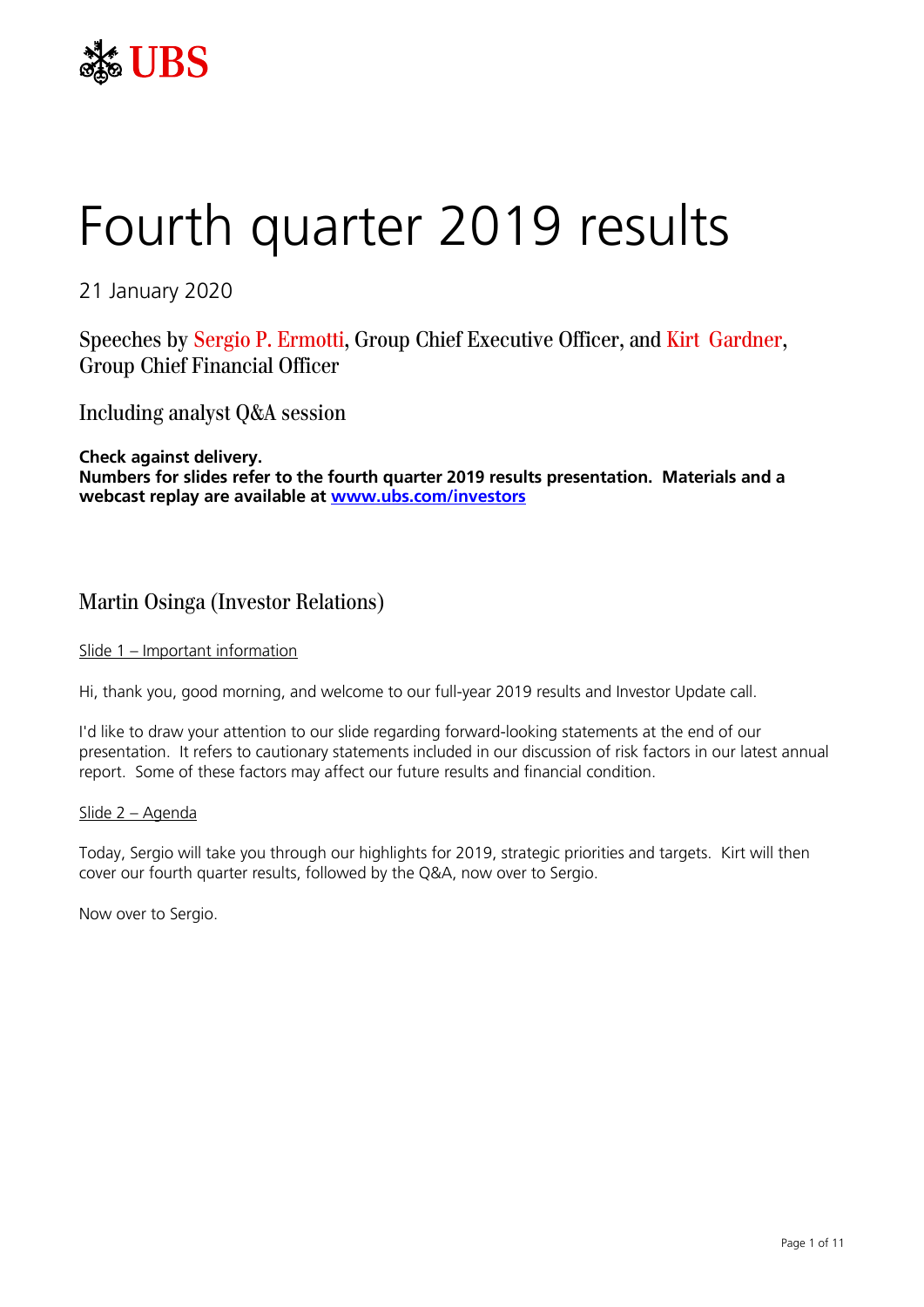# Sergio P. Ermotti

Thank you, Martin. Good morning everyone, and thank-you for joining us.

# Slide 3 – 2019 highlights

Let me start with a brief summary of last year's performance. We closed 2019 on a high note – with 1.2 billion in adjusted PBT, the best fourth quarter since 2010. For the year, our net profit reached 4.3 billion dollars and return on CET1 capital was 12.4%.

Clients continued to turn to UBS for high-quality advice and solutions to help them achieve their goals. Today, we manage over 3.6 trillion of their assets, up nearly a trillion in four years.

Last year, we further improved resource usage and progressed on our strategic initiatives, cut operating expenses by 4%, optimized over 30 billion in LRD, and invested in people and technology.

Also, we signed strategic partnerships in Brazil and Japan to further enhance our scale and as you saw this morning, we announced a strategic combination of our funds platform with Clearstream.

Our capital position is very strong with an 80% total payout, we again delivered very attractive returns to our shareholders.

Obviously, the initial verdict in the French cross border matter was very disappointing to us and to our shareholders. As you know, we have appealed the ruling and are preparing for the trial scheduled in late Q2.

Overall, we had solid performance in mixed market conditions, and continue to see room for further growth and higher returns going forward.

#### Slide 4 – 2019 macro context

In contrast to consensus expectations from late 2018, we and our clients were impacted by sharp changes in macroeconomic and market conditions during the year.

In 2019, interest headwinds intensified, global growth slowed and geopolitical concerns persisted, pushing many of our institutional and private clients to de-risk and stay on the market sidelines.

Volatility, a key driver of revenues, particularly for our institutional business, remained muted and ended the year near historic lows.

There were some positives. Late in the year, recession concerns in the US abated and investor sentiment improved, supported by progress on global trade discussions and Brexit, while US equity markets reached alltime highs.

As we start the year, while the macroeconomic and geopolitical situation remains uncertain, positive market sentiment persists. We also see higher activity from our clients supporting the typical first quarter seasonality.

#### Slide 5 – Delivering competitive returns

Our aspiration is to deliver returns in line with the best global peers.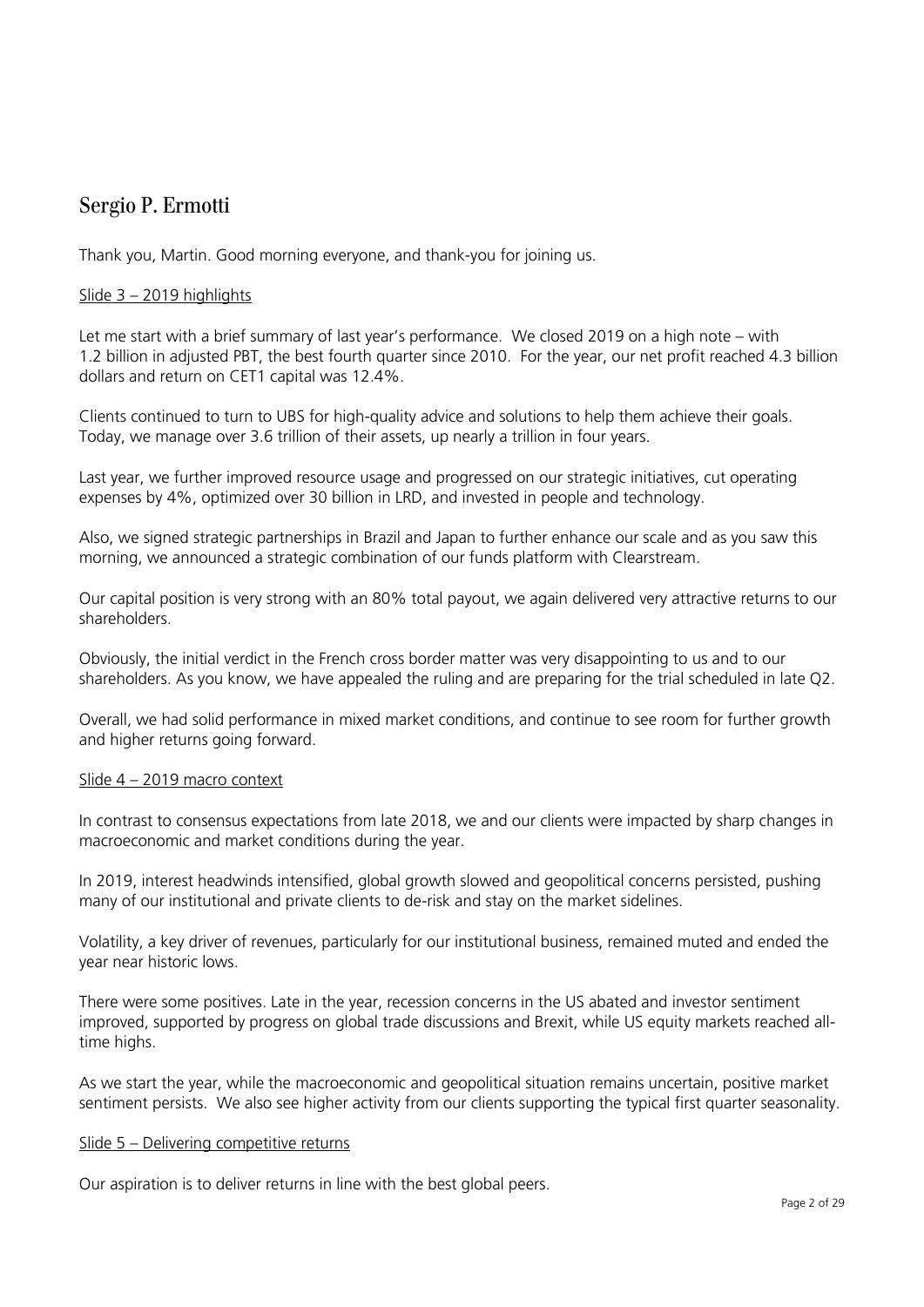Our last year's performance was not far off, and we are intensifying efforts to improve it going forward by balancing growth, cost and capital efficiency.

For every bank, CET1 is the metric which best reflects the equity it controls and deploys in the business and it is a binding constraint for capital returns.

As you can see, we have by far the biggest gap between tangible equity and CET1.

For both of these reasons we choose to measure ourselves on return on CET1 capital.

#### Slide 6 – Integrated business model at the core of our strategy

Our clients expect to get the best from UBS, every day. Our integrated business model is at the core of our strategy and it is how we best deliver to clients.

Each of the businesses derives significant value from being part of the Group and none of them would be as successful on their own.

While we have been very successful in delivering our integrated model, we are further intensifying our "one firm" approach for the benefit of our clients and shareholders.

#### Slide 7 – 2020-2022 priorities

Our priority for 2020 to 2022 is to drive higher and superior returns by growing each of our businesses, leveraging our unique, integrated and complementary business portfolio and geographic footprint.

We are responding to changing business and competitive conditions, and last, but not least, our client's needs.

We know what we have to do. We have the talent, tools and reach to elevate UBS to the next level.

For 2020-2022, it will be all about executing on these priorities, starting with Global Wealth Management.

#### Slide 8 – Global Wealth Management

We are a world-leading and the only truly global wealth manager, with 2.6 trillion in invested assets across the entire wealth spectrum.

We are well positioned for future growth.

In 2019, we made progress on some of our strategic initiatives, but clearly we have more to do.

#### Slide 9 – GWM – Evolving market-leading services to respond to client needs

As I mentioned before, clients have very high expectations about UBS's quality of services, products, and the way they interact with us.

All of those needs are constantly evolving, in some cases even changing rapidly, driven by technology as well as competitive and social developments.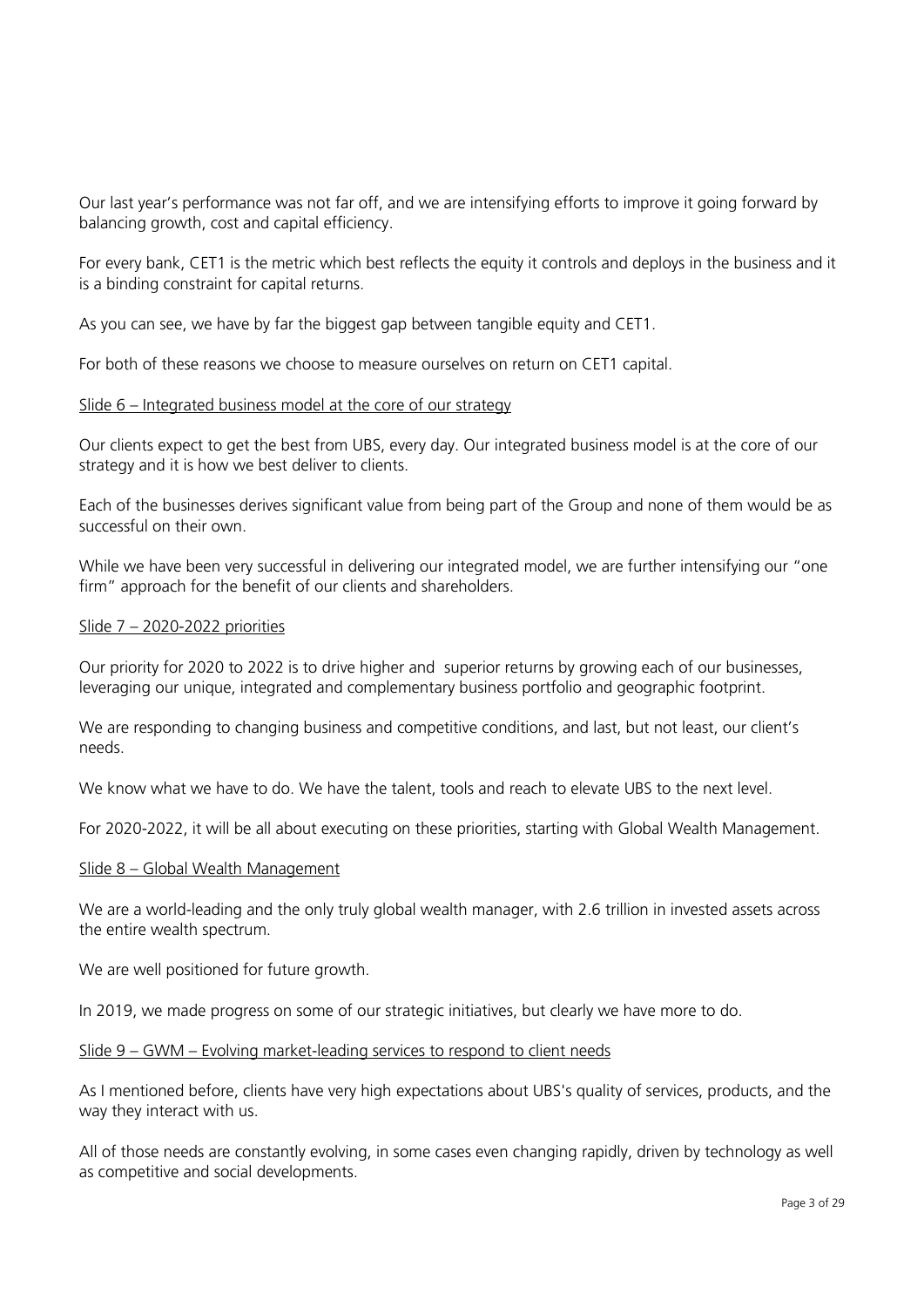I believe UBS is - and always will – *[edited: be]* at the forefront of best-in-class services to clients.

For example, our leadership position in the sustainable space is affirmed by the 6 billion increase in our fullysustainable multi-asset mandate.

What will continue to make a fundamental difference is the value of advice.

As you can see, advice is a top priority for over 80% of our clients of all generations.

#### Slide 10 – GWM - Elevate our franchise to new heights

In response to these developments, Iqbal and Tom have been and are actively implementing a series of actions that are aimed to further strengthen our leading position.

First, we are amplifying our tailored coverage and offering across our entire client spectrum.

We are expanding our Global Family Office coverage, which caters to clients who require the most bespoke, holistic, and institutional-style coverage.

For clients at the lower end of the high net worth and affluent segments, we are developing solutions tailored to their specific needs.

Second, we will be closer to clients.

To do so, we are empowering local business units to accelerate decision-making, processes and time to market.

We are also delayering and simplifying our organization to better capture opportunities within our geographic footprint.

Third, we are expanding our product offering and increasing efficiency.

We will continue to invest in tech solutions and platforms, optimizing processes supporting our advisors, and increasing their productivity.

Many of our richest clients have wealth in illiquid assets and require help to unlock its potential through lending and liquidity management products.

To better cater to their needs and offer more sophisticated solutions, we are expanding acceptable collateral types, by using the IB's capabilities to manage risks.

These actions will allow us to deliver on our existing goal of growing loan volumes by around 20 billion a year from 2020 to 2022, without compromising on our risk management and risk-reward standards.

#### Slide 11 – GWM - Driving profitable growth

All these actions will support us in delivering 10-15% PBT growth per annum in 2020 – 2022, which expand our pre-tax profit margins.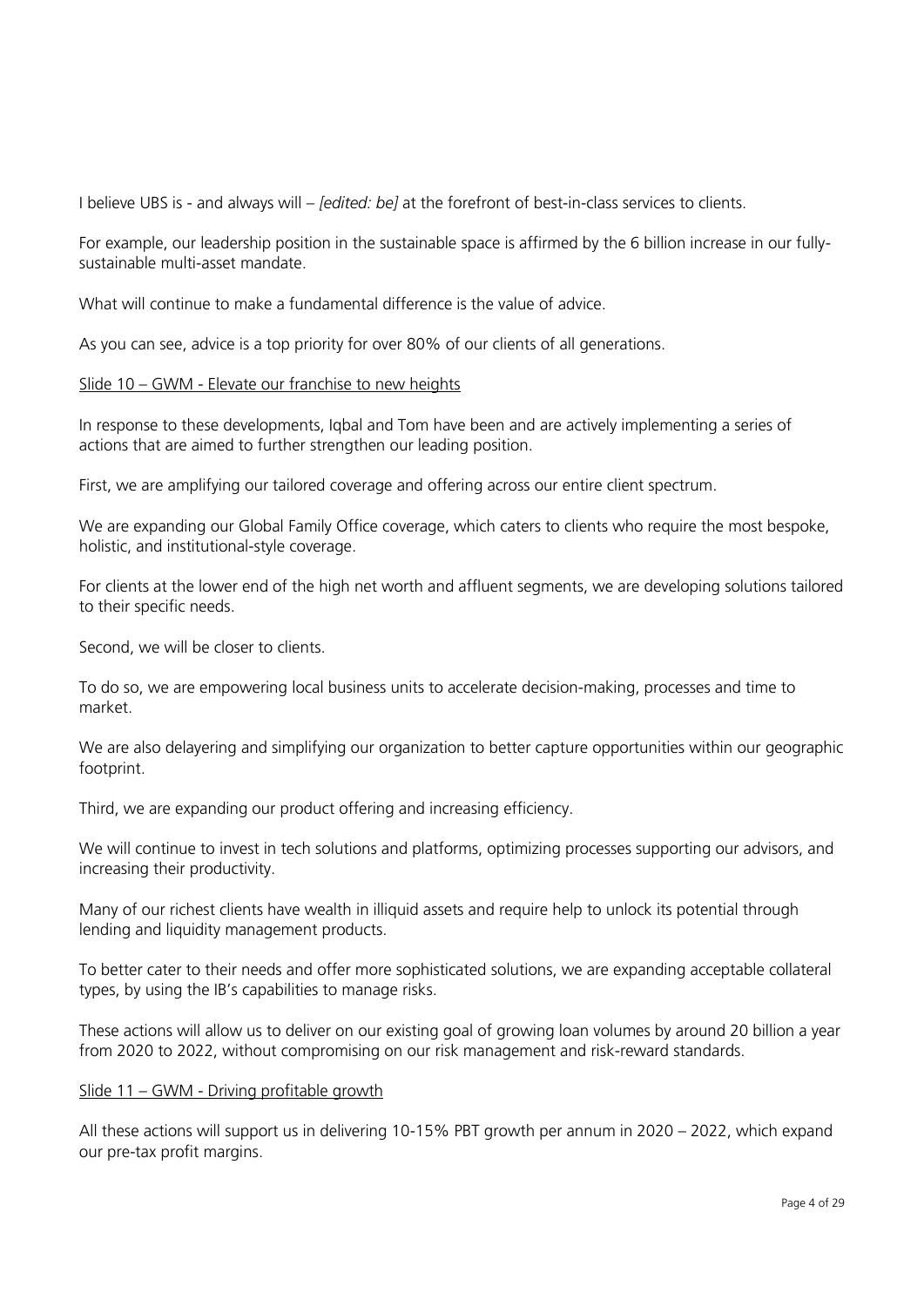Another element helping us to achieve our target will be our approach to net new money growth. We have always believed that in this regard, quality beats quantity.

Now *[edit: How]* we manage the trade-off between net new money growth and our PBT will be even more important considering the outlook for euro and Swiss franc interest rates.

So, as I said in the past, we are not chasing net new money at the expense of our shareholders. Kirt will expand on this later on.

#### Slide 12 – IB – Improve returns by further optimizing resources

Our Investment Bank brings essential value and expertise to clients requiring more sophisticated solutions and first-class execution.

We have a leading position in many areas where we choose to compete and we will continue to invest in our digital, research and banking capabilities to better advise and serve our clients.

In terms of profitability, clearly, we cannot be satisfied with our performance in 2019.

We took actions and are working hard to improve revenues and profitability. For 2020, we expect to deliver returns of around 11%, with further improvement in '21 and '22.

Over the next three years we expect the IB to consume up to a third of the Group's Risk-Weighted Assets and LRD.

#### Slide 13 – IB – Collaborating with GWM

The IB's cooperation with Global Wealth Management is essential to delivering a truly differentiated client offering, particularly to our GFO and Ultra clients with more sophisticated needs.

In the GFO area we are leveraging both capital markets and wealth management capabilities to offer unmatched services. And in return they do more business with us, on average 15% growth in revenues.

For that reason, we are expanding the GFO coverage following the re-segmentation I mentioned before. We are more than doubling the number of clients in this area, solidifying our position as the house bank for these clients. That makes GFO a meaningful contributor to our profit growth objective.

In addition, we are increasing our collaboration around lending by leveraging the IB's risk management capabilities.

And on the execution side, we are combining capabilities across the Group to enhance our client offering in the middle market segment which includes large family offices and small hedge funds.

#### Slide 14 – AM – Capitalize on our differentiated client offering for further growth, performance and scale

I am very pleased with the progress we made in Asset Management last year, as our investments and efforts are starting to pay off.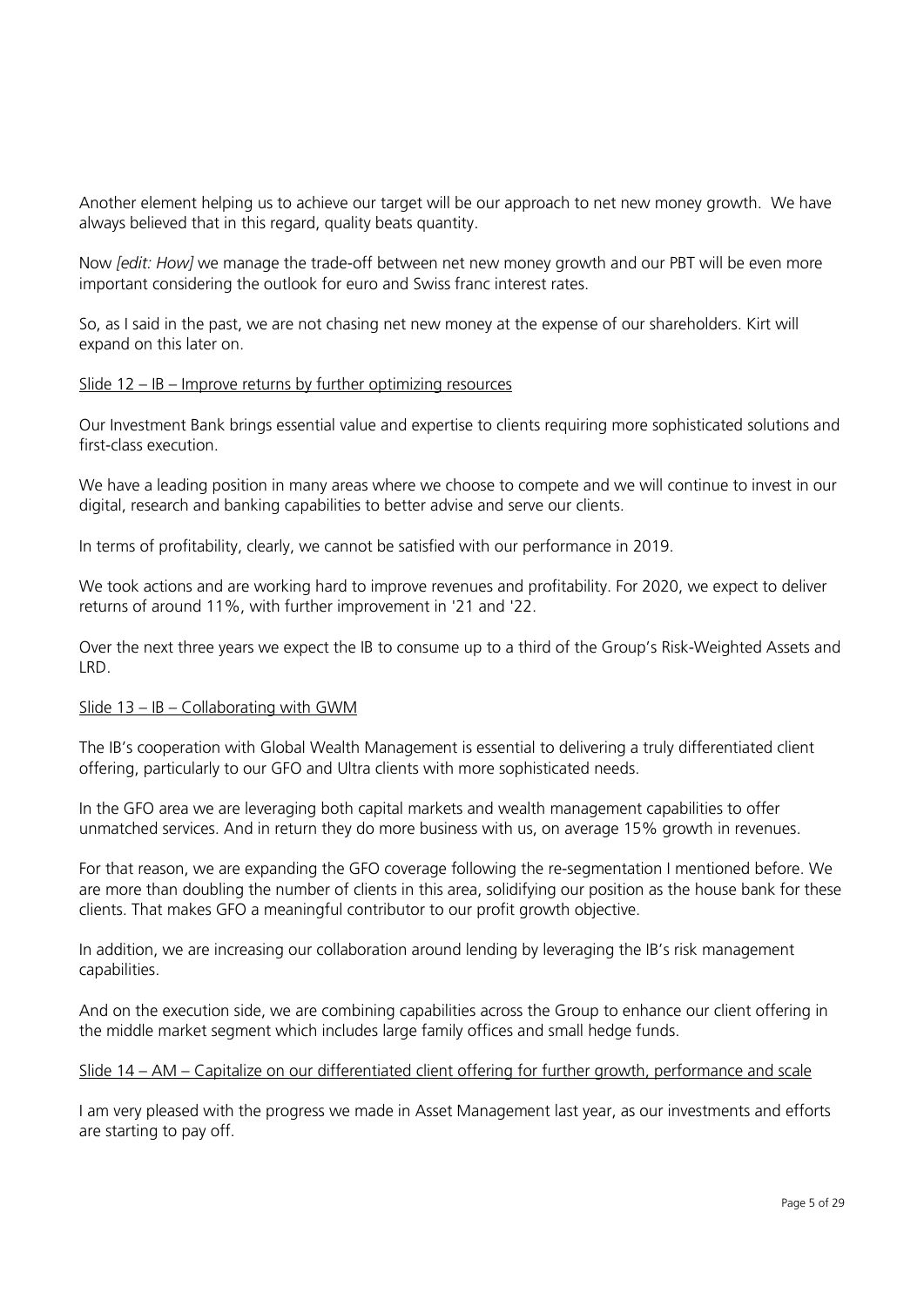Going forward, we will continue to build on our areas of strength, particularly in sustainable offerings where we are a clear leader with nearly 40 billion in sustainability-focused invested assets.

Also, we are investing and developing our capability in fast-growing markets by expanding on our partnerships in the wholesale space and leveraging our expertise in private markets and alternatives.

#### Slide 15 – AM – Collaborating with GWM

Let me provide an example of the value for both clients and shareholders from deploying Asset Management capabilities to our US wealth management business.

Separately managed accounts are one of the fastest growing areas in wealth management in the US.

In order to capture this opportunity, we have eliminated a separate management fee for SMAs managed by Asset Management.

This decision will help us to increase mandate penetration for GWM, generate higher share of wallet and lead to significant inflows for AM.

We have already seen a very positive reaction from our clients and advisorsand we expect this initiative to be accretive to shareholders in a few quarters.

#### Slide 16 – P&C – Drive profitable growth through digital initiatives, services and efficiency

Our P&C business has generated growth and attractive returns despite severe interest rate headwinds.

Yet we are determined to grow revenues and further improve profitability going forward.

Technology plays a key role in this effort, particularly in responding to new market entrants and evolving clients' preferences.

We will continue to roll out mobile and platform solutions to improve both individual and corporate clients' experience.

Enhancements to our digital capabilities are already driving increased engagement and attracting new customers.

Technology also helps us streamline and simplify processes and optimize our branch network – reducing them in number and evolving their formats to better serve clients.

ur universal bank in Switzerland, with P&C at its core, is a great example for the rest of the Group: showcasing the power of close collaboration, creating value for clients and shareholders. It is also the reason why UBS is the number one bank in Switzerland.

#### Slide 17 – Driving down our cost base while investing for the future

Shifting gears to expenses - we have consistently driven our cost base down, reducing costs by 900 million in 2019 alone.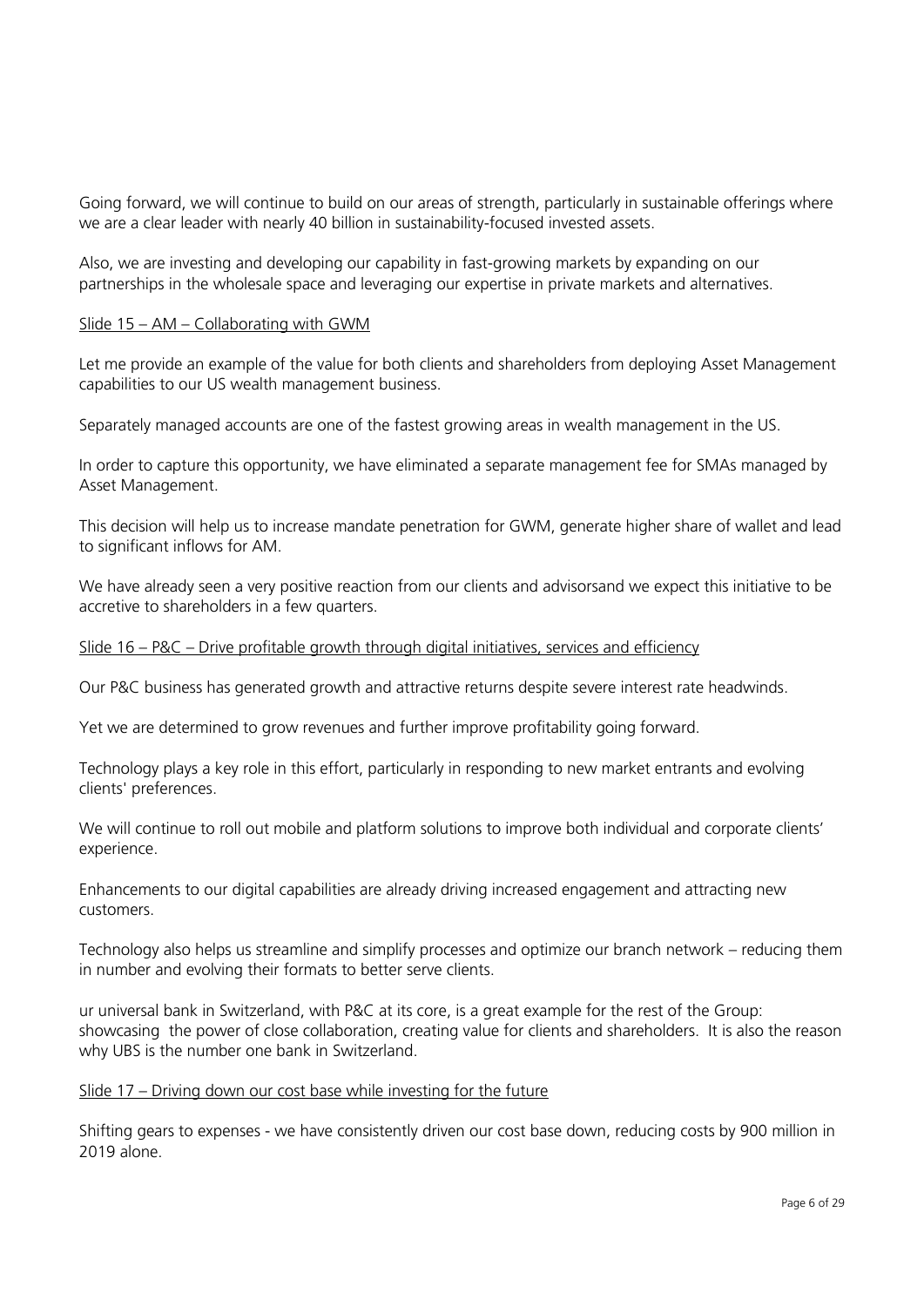Since 2015, overall operating expenses were reduced by 2.7 billion. We generated significant saves to lower our cost base while funding investments in growth-oriented projects and absorbing higher regulatory requirements.

Last year, we spent 3.4 billion on technology, which included our investments in transformation to make us more efficient and effective. A few examples are moving processes to the cloud, decommissioning over 400 legacy applications and deploying 1,100 robots.

In Global Wealth Management, we invested over 100 million in our strategic initiatives, including development of UHNW capabilities and increasing our presence in APAC.

#### Slide 18 – Driving efficiency to fund growth and enhance returns

We remain committed to improving efficiency and productivity in 2020, keeping net costs excluding variable compensation and litigation flat. Maintaining investments in technology and platforms is crucial for growth of our franchise and for generating attractive returns in the future.

This means that in order to fund all the necessary investments, we have to deliver one billion in gross saves during the year.

I already touched on many efficiency initiatives across our business divisions. This includes, for example, the continued insourcing of workforce and development of our nearshore centers.

We are determined to deliver positive operating leverage and bring our reported cost/income ratio within the 75-78% range.

#### Slide 19 – Create scale through partnerships

In the past, I have always underlined our need to realize scale by seeking partnerships with other firms in attractive geographies, markets and services.

In 2019, we made very good progress in this area.

Our joint venture with Sumi Trust went live earlier this month, while in November we agreed with Banco do Brasil to create the biggest investment bank in South America.

On the technology side, our partnership with Broadridge, a global fintech leader, has started to deliver initial releases, which will continue over the next couple of years.

This will help support our growth ambitions by building a market-leading integrated platform for our advisors that is focused on improving our efficiency and ease of doing business.

And finally, today we announced our partnership with Clearstream to combine our B2B fund distribution platforms to create the world's second largest player, with a presence in Europe, Switzerland and Asia.

#### Slide 20 – 6% CAGR in TBVPS + dividends since 2011

Now let's talk about returns. A testament to the strength of our business model is the amount of capital we generated – 28 billion since 2011, including 5 billion last year.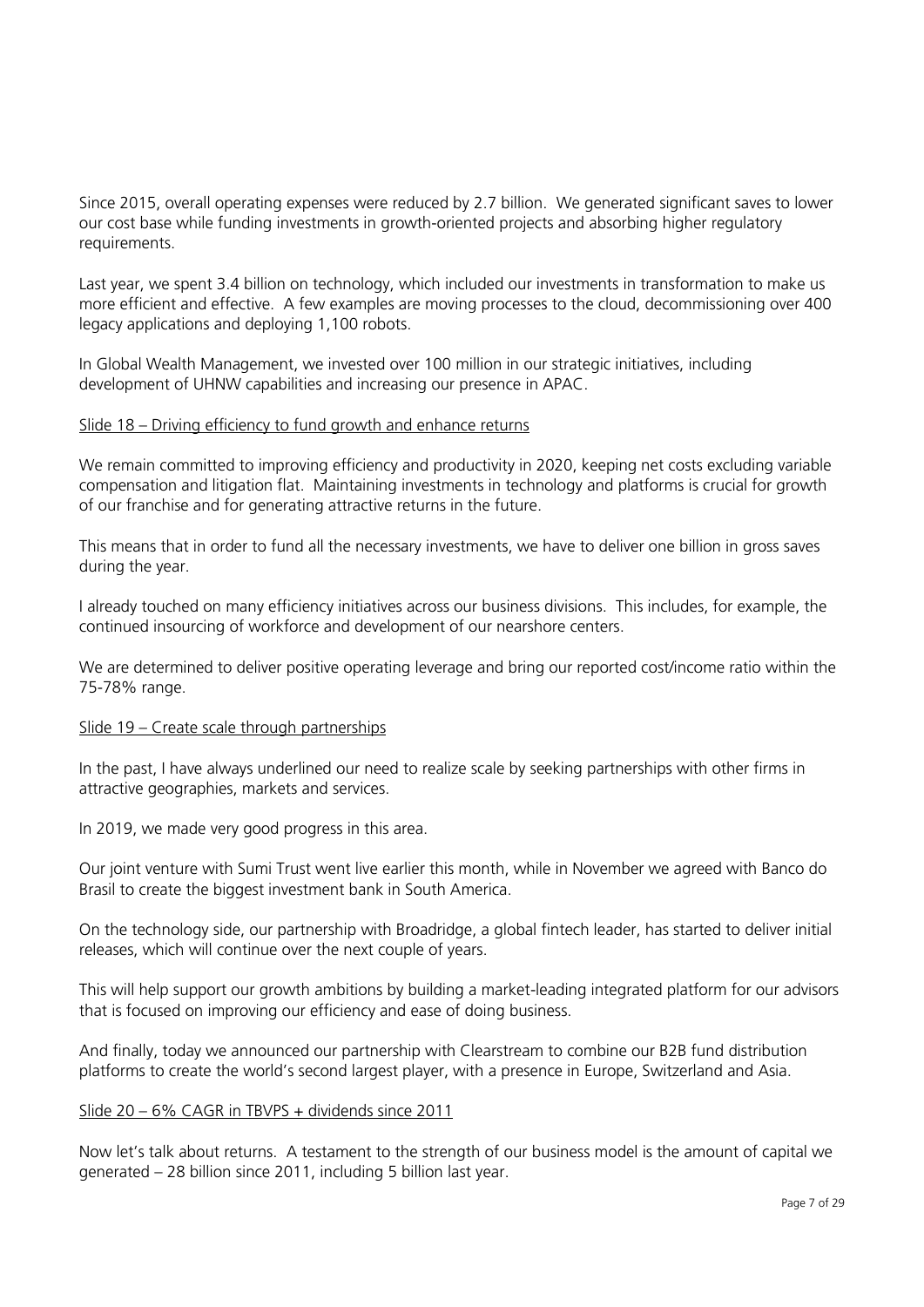We achieved that while absorbing over 10 billion of mostly legacy litigation charges.

During this period - and adjusting for dividends - we have grown our tangible book value per share by 6% annually. This puts us in line with the average of American firms and higher than the average of our European peers.

#### Slide 21 – Continuing to deliver attractive capital returns

Capital strength is one of the pillars of our strategy. We are committed to maintaining a strong position going forward while funding growth initiatives, accruing capital in anticipation of Basel III finalization, and delivering attractive capital returns.

For *[edit: the]* 2019 financial year, we intend to propose a dividend of 73 US dollar cents per share, up 6% year on year.

Going forward, we intend to grow our dividend per share by 1 cent per year. This will give us greater capacity to return more capital through buybacks.

Considering our high cash percentage payout and the fact that our stock trades below book value, for me this is a no brainer.

In the first half of 2020 we expect to buy back around 450 million dollar worth of shares, completing our 2 billion Swiss franc program.

In the second part of the year we will assess further buybacks depending on business outlook and any idiosyncratic developments.

#### Slide 22 – 2020-2022 targets and guidance

So tying all of this together, you can see on the slide our target framework for 2020- 2022.

We target between 12 and 15% return on CET1 capital and expect to deliver positive operating leverage as we work toward a target cost/income range of 75-78%.

We have stress-tested these goals, and we are confident they are achievable across a wide variety of macro and market outcomes.

Of course, the updated targets do not mean we are any less ambitious and we are working hard to maximize returns.

#### Slide 23 – 2020-2022 priorities

So to briefly summarize our key points for today.

Our integrated business model is at the core of our strategy and it is how we deliver our best to clients.

We want to grow by leveraging our unique, integrated and complementary business portfolio and geographic footprint.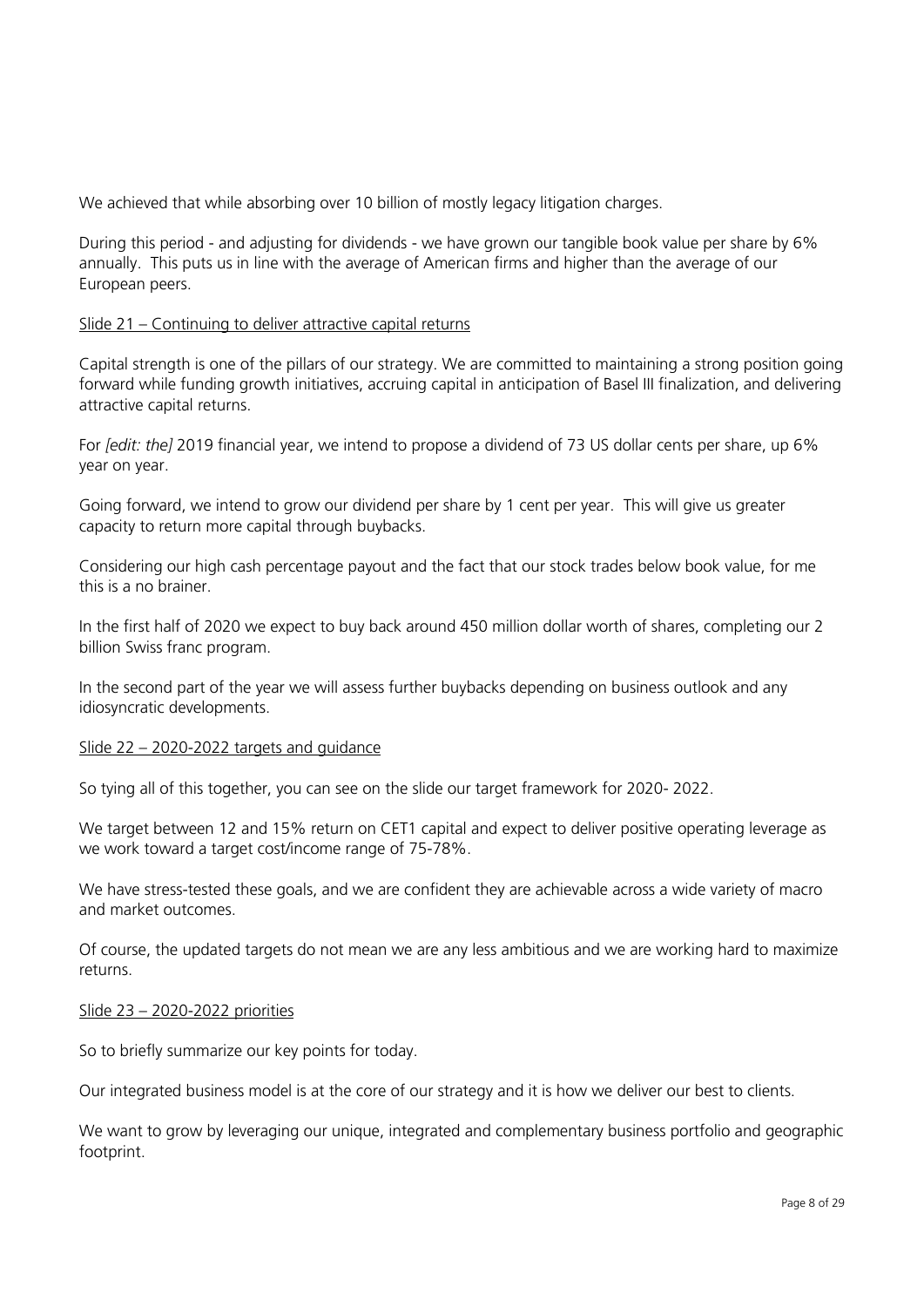We have a clear set of initiatives and 2020 is all about execution.

My goal for this year is clear – to deliver on our targets and position UBS for an even greater future.

Now Kirt will take you through the fourth quarter results.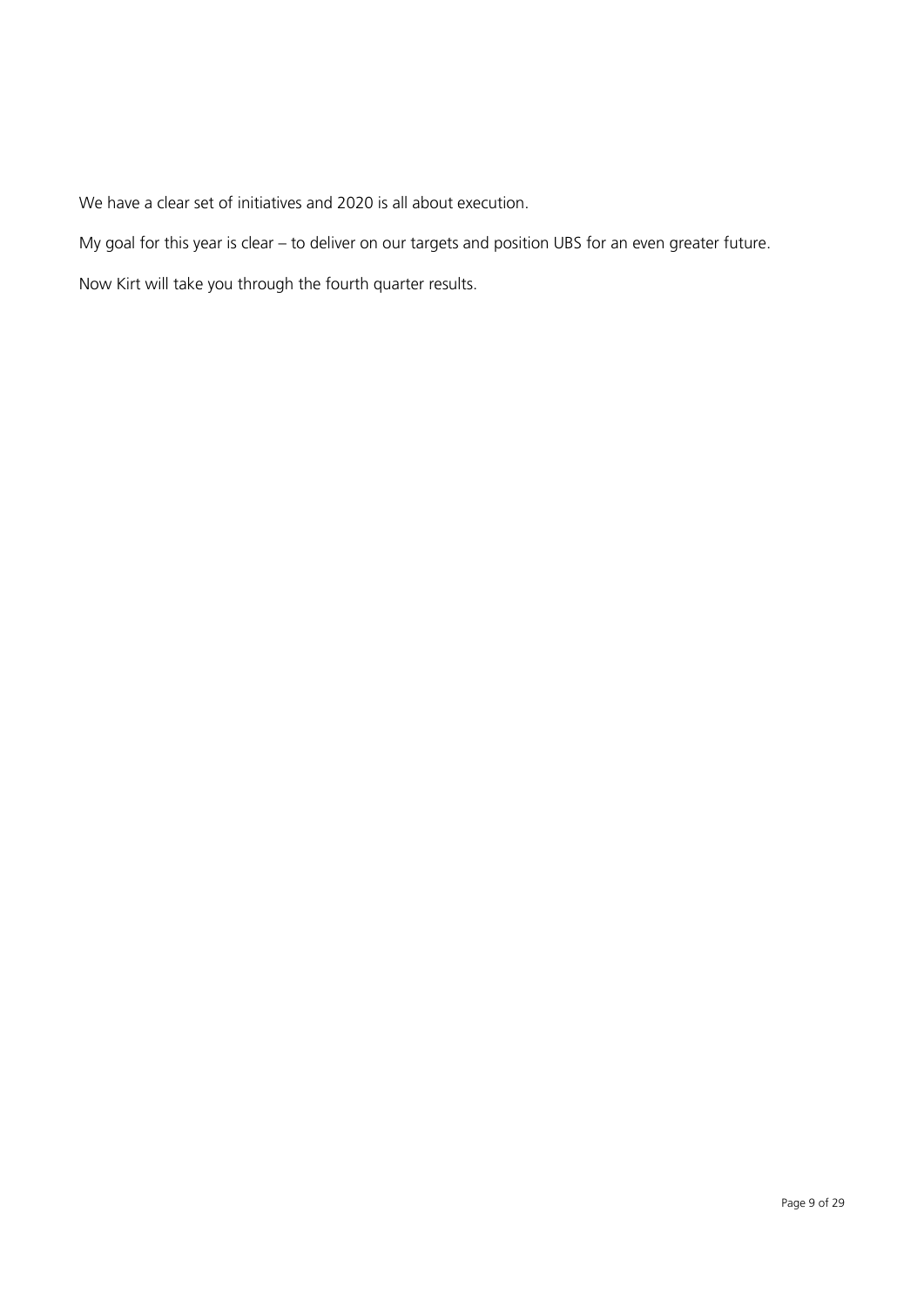# Kirt Gardner

Thank you, Sergio. Good morning everyone.

#### Slide 24 – 4Q19 net profit USD 722m

As usual, my comments will compare year-on-year quarters and reference adjusted results in US dollars unless otherwise stated.

Given 4Q19 is the last quarter for which we have restructuring expenses related to our legacy cost programs, we will no longer disclose adjusted results. From the first quarter of 2020 onwards, we will refer to reported results, while still highlighting items that are not representative of underlying business performance.

We expect to incur around 200 million in restructuring, mainly in the first half of 2020, related to additional cost actions across the Group, including the changes we announced in Global Wealth Management.

This was our best fourth quarter adjusted PBT since 2010. Revenues increased by 4% and expenses decreased by 7%, as 4Q18 included large litigation provisions and the market backdrop at the end of '18 was extremely challenging. PBT more than doubled, and was up 30% excluding litigation. Net profit also increased significantly to 722 million.

#### Slide 25 – Global Wealth Management

Moving to our businesses. In Global Wealth Management, excluding litigation from both quarters, PBT was up 3%. We also saw healthy volumes of net new loans, while invested assets and mandate balances both reached new highs, providing good momentum into 1Q20.

Excluding a fee from P&C, operating income increased by 1% on higher transaction-based income, offsetting lower recurring fees and net interest income. I'll cover revenues in more detail in a moment.

Expenses increased by 3% excluding litigation, mainly driven by higher tech and regulatory costs, partly offset by our savings initiatives. Costs would have been broadly flat excluding litigation and the rise in various regulatory expenses and several non-recurring items.

As part of our cost management actions, we generated 270 million in run-rate saves, exceeding the 220 million we previously guided to. In addition, in response to the environment this year, we have been very disciplined on the hiring front with total headcount down 4%, resulting in a reduction in personnel expenses excluding FA and variable compensation, while still funding strategic priorities.

In terms of net new money, we had 5 billion net outflows globally, with APAC and Switzerland reporting net inflows. In the Americas, there were two large outflows which contributed to the negative net new money result, although these were very low margin. Full-year net new money was particularly strong in APAC, with 31 billion of net inflows or an annualized growth rate of nearly 9%, further highlighting UBS's attractiveness to our clients.

We remain confident in our ability to generate net new money growth. However, as Sergio highlighted, we will continue to focus on quality, and more specifically on the profitability and resource efficiency of existing invested assets and net flows.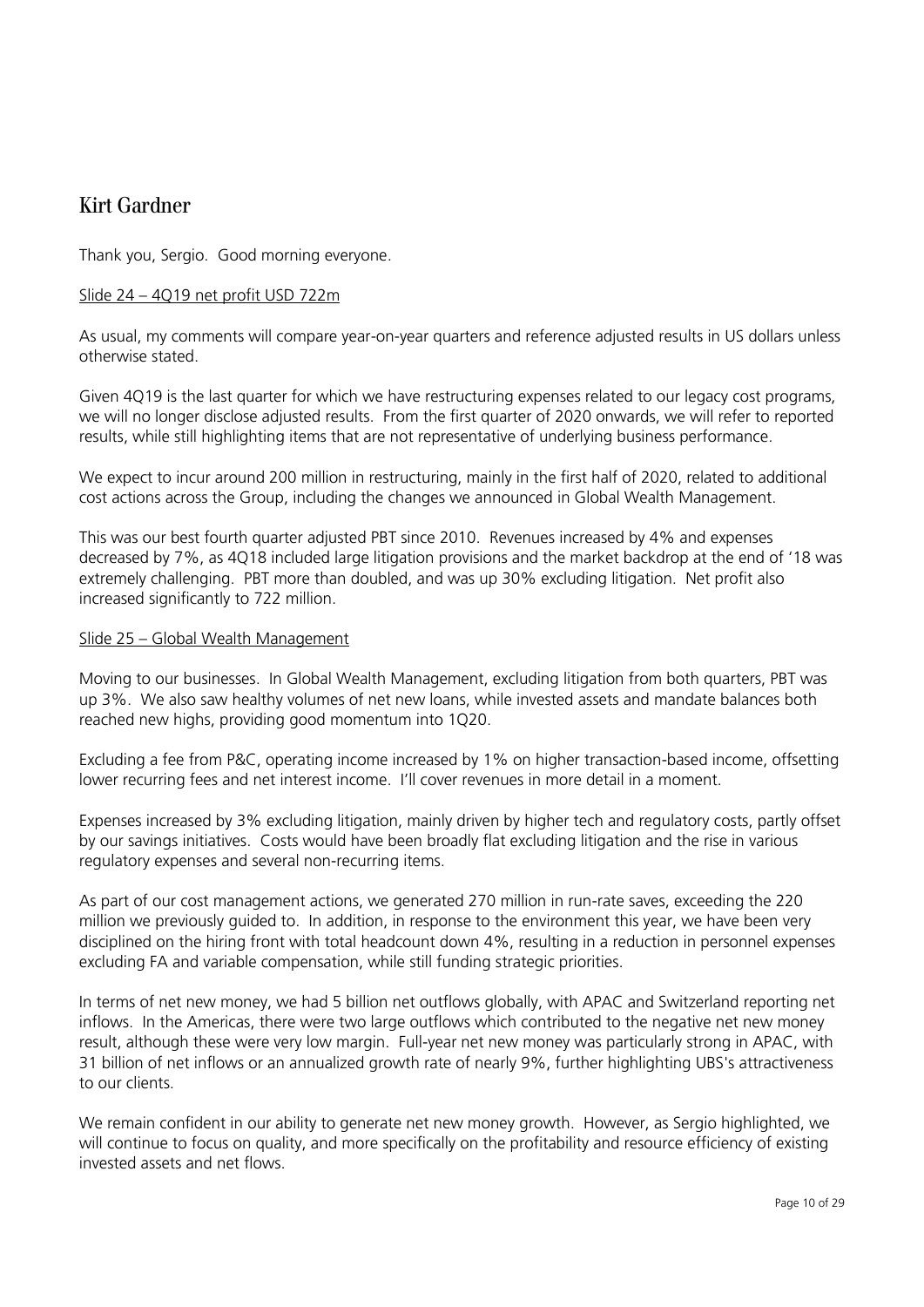With euro and Swiss franc rates remaining persistently negative in 2019 and the prospect of rates recovering off the table for the foreseeable future, we will launch a program focused on selected clients with high concentrations of deposits in euro and Swiss franc cash. Specifically, we will offer these clients the option to consolidate their assets with us, invest, reprice, or reduce their cash balances. A billion reduction of such balances has a positive revenue impact of up to 5 million, and reduces HQLA, freeing up capital. This will of course create headwinds to net new money. You may recall that we successfully implemented similar programs in 2015 and 2017.

Sequentially, we had 2 billion net new loans, gaining momentum after the deleveraging in 4Q18 and muted inflows in the first half of 2019.

# Slide 26 – Global Wealth Management

Back to revenues, recurring fees were down 1%. Fees were impacted by margin pressure from client preferences for mandates and other investments with lower fees, which we noted throughout the year.

Recurring fee margin had been stable over the previous three quarters, but declined in 4Q19, mostly as we bill our clients and book fees in arrears. We therefore have not yet fully captured the rise in invested assets that we saw during the quarter. The record invested asset base entering the new year gives us good recurring fee momentum into 1Q20.

Net interest income was down 3%, driven by lower revenues from both deposits and loans, partly offset by higher investment of equity income and reduced interest paid to central banks.

Transaction-based income was up 26%, or 14% excluding a 75 million fee paid by P&C for the shift in business volume following a segmentation review. The 14% increase reflects higher client activity levels in all regions. We saw particularly strong engagement in structured products, with clients turning to us for yield enhancements and protection in response to the persistently low and negative rate environment and to lock in gains from the strong market rally in 2019.

# Slide 27 – Personal & Corporate Banking (CHF)

Performance in P&C was strong, with PBT up 2% in Swiss francs despite the fee paid to Global Wealth Management I mentioned earlier. Excluding this and litigation costs in 4Q18, PBT would have been up 11%. Full-year PBT would have been up 5% on the same basis.

For the quarter, NII was down 4%, as lower investment of equity and higher TLAC funding costs were partly offset by reduced interest paid to central banks. NII was flat sequentially.

Non-interest income was up 5% excluding the fee paid to GWM, mostly as transaction revenues rose on increased foreign exchange, brokerage and credit card activity, and reached a record level for the full year.

Credit loss expense improved by 24 million, as we saw a net release in 4Q19 versus a build in 4Q18.

Business momentum remains very strong, with 2.8% annualized net new business volume growth in Personal Banking for the quarter and a record 4.7% for the full year. We also onboarded 37 thousand net new clients in Personal Banking during the year and over a thousand net new clients in our Digital Corporate Bank.

Costs decreased 9%, or 3% excluding litigation.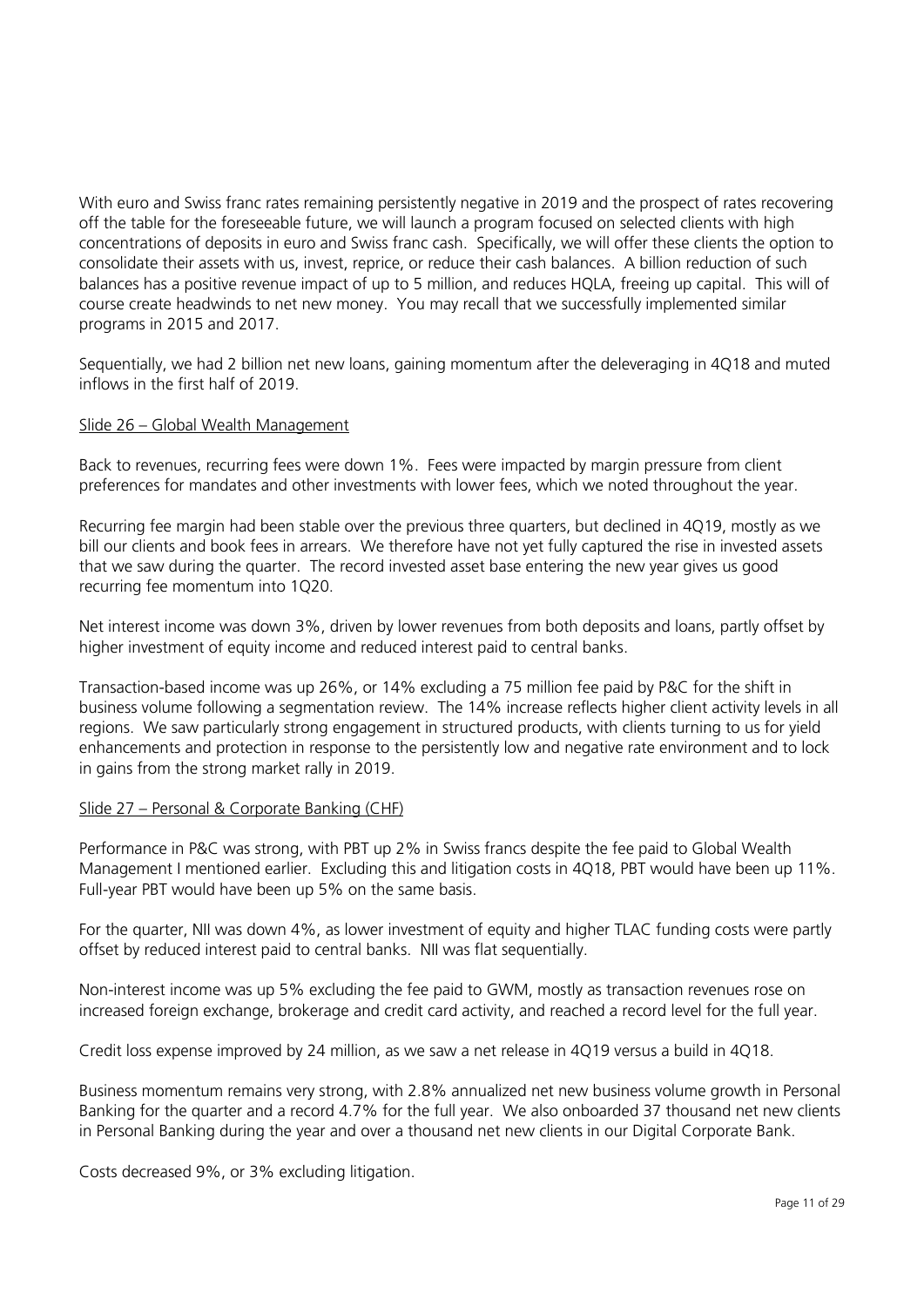#### Slide 28 – Asset Management

Asset Management had an exceptionally strong quarter capping off a strong year. 4Q PBT was up nearly 50% to 187 million dollars. For the full year, PBT was up 17% to the highest level since 2015.

4Q operating income was up 18%, driven by performance fees, which increased by 240%. The significant increase resulted from strong investment performance in Equities and Hedge Fund Businesses in a constructive market environment, and recognition of full-year performance on certain larger mandates under IFRS 15.

Management fees were up 4%, reflecting higher average invested assets.

Costs rose by 7% due to higher variable compensation related to the increase in revenues.

Invested assets were up 5% during the quarter to the highest dollar level we've had. Full-year net new money of 18 billion was led by Equities and the wealth management channel, and has come in at higher margins in aggregate than our average book of business margins.

#### Slide 29 – Investment Bank

Our IB PBT was around 250 million excluding litigation, rebounding from a very weak 4Q18, on 11% revenue growth and lower costs. Overall, our revenue results were largely in line with our US competitors.

CCS revenues were up 18%, outperforming fee pools globally, with increases in all regions and most products. Advisory revenue increased 25% versus a 25% decline in the M&A fee pool, with outperformance in EMEA and APAC. ECM was up 18% in the Cash ECM fee pool. In debt capital markets, investment grade revenues were up more than the market at 58%, while LCM was down 5% against a higher fee pool.

Our Equities revenues were up 2%, driven by an 8% increase in Derivatives. Cash was down 6%, as client activity was depressed and volatility remained at low levels.

FRC was up 41% excluding the 53 million revenues for rebalancing the Group balance sheet to dollars in 4Q18, driven by significant increases in Rates & Credit. FX was down 12% excluding the aforementioned fee for the currency repositioning, due to extremely low volatility.

In Research, we retained our #1 position in the 2019 Institutional Investor's Global Equity Research ranking for the third year in a row.

IB costs were down 7% excluding litigation, benefitting from lower personnel expenses.

In 4Q19, we took a goodwill impairment of 110 million in the IB, which we adjusted for.

Risk-weighted assets and LRD were both down from the prior quarter, and remained below one-third of the Group's resources.

#### Slide 30 – Cost efficiency

I would like to provide further details on our approach to managing efficiency that Sergio commented on earlier.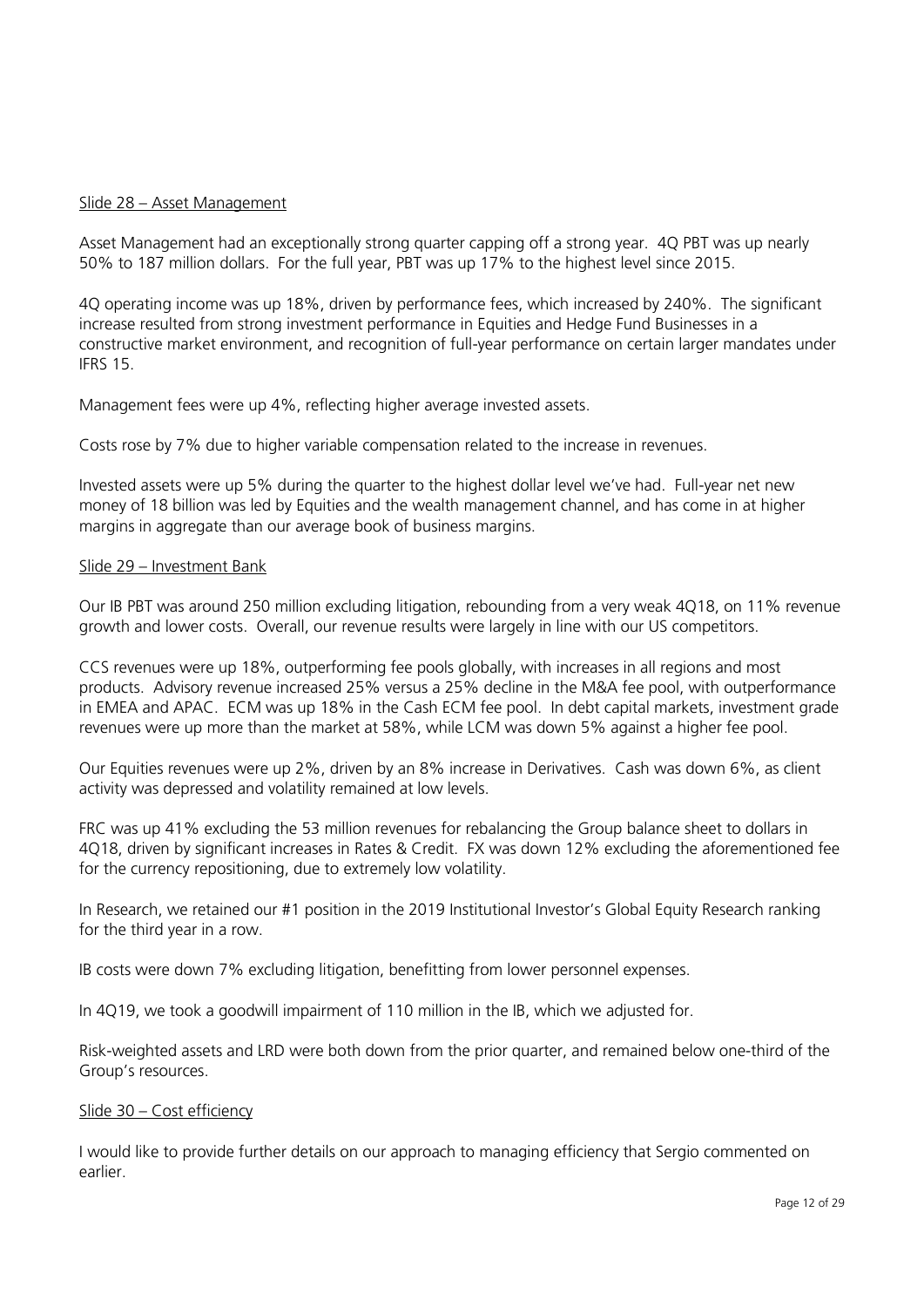Over the next 3 years, we expect our operating income to grow, supported by the business division and Group actions Sergio highlighted. Under an operating income growth scenario, we will manage to flat overall costs to drive positive operating leverage.

If we see the environment deteriorating, we will assess and take further actions to reduce our costs to mitigate the impact on the current year – as we did in 2019. The combination of these tactical actions with our strategic initiatives allowed us to take costs down by about a billion on an adjusted basis or 4%, compared with a 4% reduction in operating income.

One area where we've been active in driving efficiency is insourcing technology headcount. IT and other services outsourcing costs are down more than 250 million, or 19%, partly offset by higher personnel expenses. And we are reducing risk and improving effectiveness. Other areas we've brought down during the year are professional fees, marketing and PR costs, and travel and entertainment expenses, down 230 million in aggregate, or 13%.

In 2020, we expect revenue growth to be supported by positive alpha momentum, offsetting the anticipated more challenging beta environment. From a cost perspective, we are planning to invest around a billion, including, for example, progressing our Broadridge partnership in the US, continuing with our various digital initiatives across all businesses, and investing in our China strategy, along with regulatory and compliance priorities.

We will fund these investments with a billion in planned saves to maintain flat costs excluding litigation and variable compensation, mostly across our support services, back and middle office functions. This includes continuing to insource our Technology, Operations, and Finance headcount, integrating our execution platforms across the IB and GWM, deploying robotics and digitizing our front-to-back processes, along with the reorganization we announced in GWM and the IB.

Over the past two years, we have been progressively aligning our support functions – such as Tech, Ops, Finance and Risk – with the business divisions. We now operate the Group with the majority of these functions either fully aligned or shared among business divisions, where they have full management responsibility. Only a small residual set of activities are related to Group, in line with peers. Later this year, we intend to adapt our reporting to better reflect how we manage the Group.

#### Slide 31 – Capital and leverage ratios

Our capital and leverage ratios rose to 13.7% and 3.9% at the end of the year, but our current guidance of approximately 13% and 3.7% CET1 capital and leverage ratio still holds.

RWA was down 2% sequentially. The annual recalibration of the AMA model brought down op risk by 3 billion, and market risk RWA declined, partly as a result of the very low prevailing market volatility.

In the first quarter of 2020, we anticipate a roughly 3 billion regulatory-related increase in our credit risk RWA, mainly from the implementation of the standardized approach for counterparty credit risk, which became effective on 1 Jan 2020.

We have previously guided on the approximate impact of Basel 3 finalization on RWA. As the implementation has now been extended by at least a year, the day-1 impact could be lower than our original guidance, but there is still too much uncertainty for us to provide an update.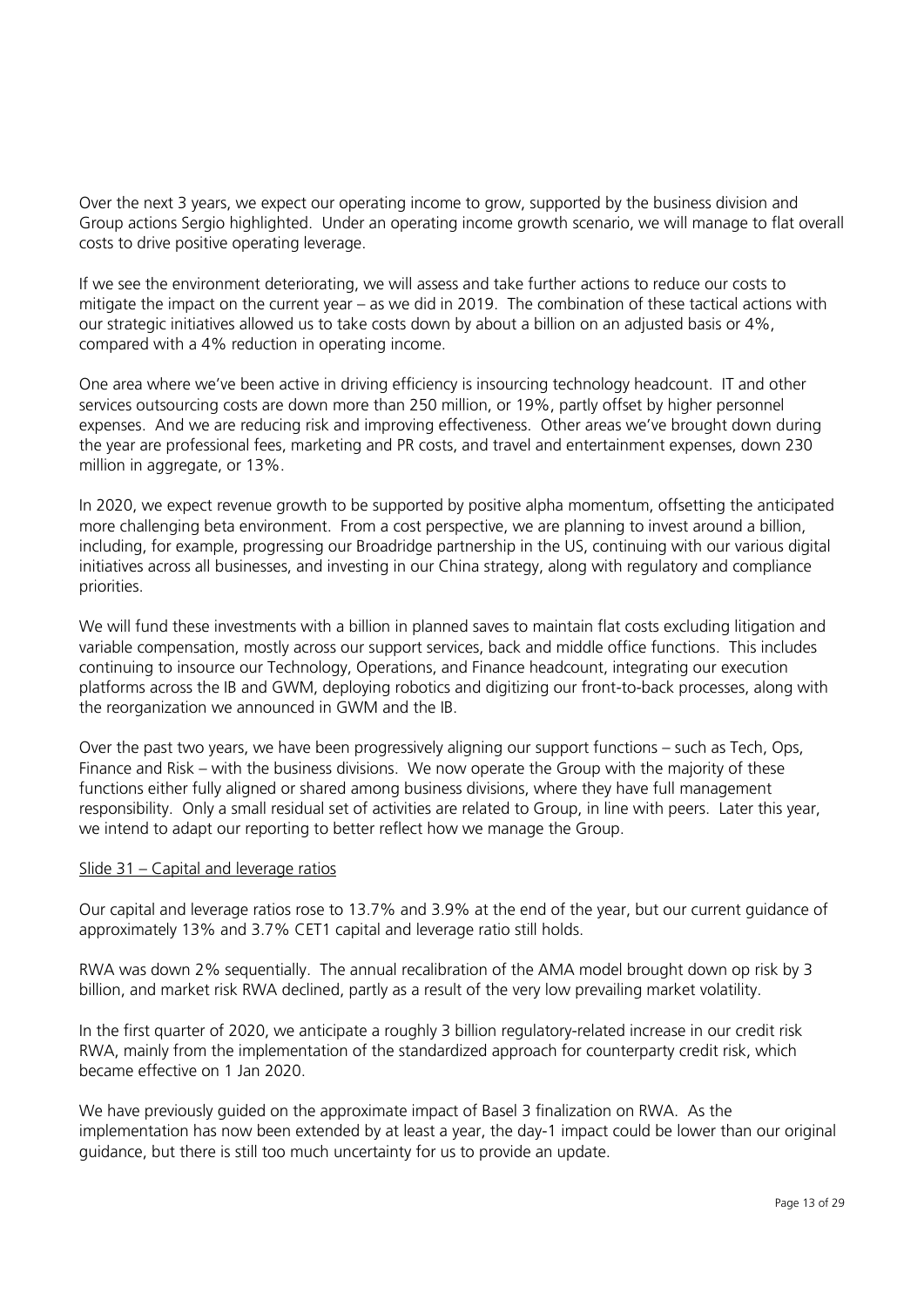To close on the quarter's results, this was the best 4Q adjusted PBT we've had since 2010, capping off a solid 2019, given the mixed market environment.

We remain focused on executing our strategy, pivoting to growth, scale and efficiency. Sergio outlined our seven priorities across our businesses individually and in partnership as one firm, and we're already hard at work, using these to benefit our clients and drive higher return on capital.

With that, we'll open up to questions.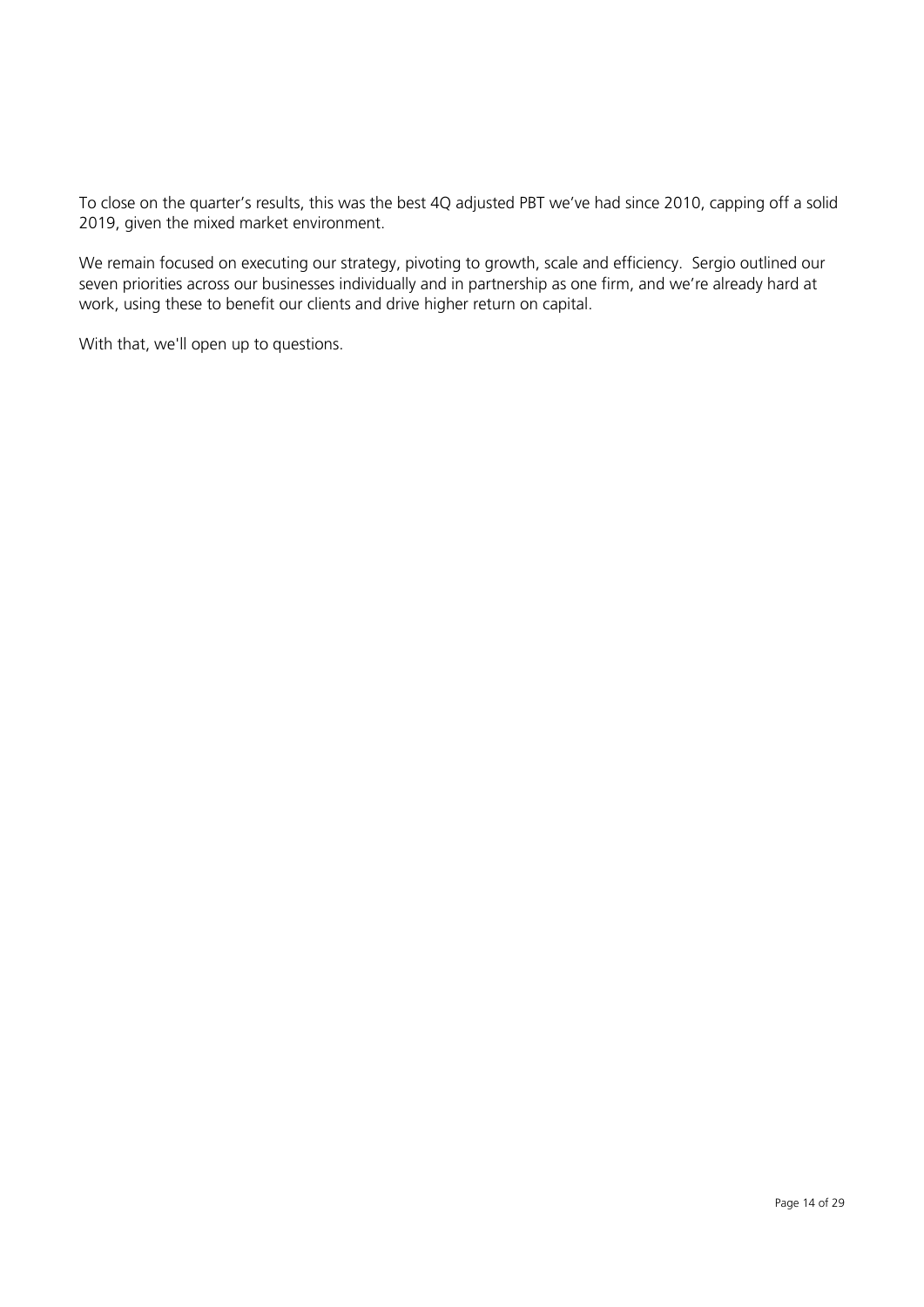# **Analyst Q&A (CEO and CFO)**

# **Jernej Omahen, Goldman Sachs**

Good morning, I just have one question in a sense. So, correct me if I am wrong, but I think this is the third time in three years that UBS has reduced their return target. So I think in 2017 we went from a return on tangible equity target of 15 to a return on tangible ex deferred tax assets of 15. So that was a reduction. Then in '18 we went to a return on core tier 1 target of 15. So that was a reduction. And now we've come to 12 to 15%. And I was just wondering, I mean, how sure are you that this is now the right target range? Right? So when you speak to investors and you say we've changed the return target for the third time in three years, but this time it's for real, it's staying, I was just wondering what gives you the confidence that this doesn't shift again?

# **Sergio Ermotti**

Thank you, Jernej, for the question. So I think that you know the first change you mentioned is not, you know, was not necessarily a change of targets but a definition how we measure ourselves, return on tangible equity, excluding DTA, versus moving to a return on CET1 ratio, which we announced in October '18. So in that sense your assessment is half right, because the first change was mainly due to that. So the methodology in October '18, we announced the targets for the three years to come, with a clear, completely – you know, you remember September, October – completely different expectation from the macroeconomic outlook, and the outlook for interest rates, and also that are factors that are for sure determining part of how we drive growth and business. Not necessarily just that, but also very important. So if I look at today the methodology that we announced today is still the same. What we did this year in the planning cycle was to look at those external factors, macroeconomic factors – reflect those factors into our three-year plan, which defacto you can see are translated into a reduction from 17% to the 15% top of the range. Now, the question you are asking about how confident we are. For sure, as we, as I outlined in my remarks, the 12-15% target is a range that has been stressed under different and a variety of market condition assumptions.

So you can see the 12% as being the bottom that we believe is achievable even in stressed market conditions. While, in a more normalised environment, over the next three years, our goal is to get closer to the 15%. So the range has to be interpreted as a range that takes in consideration different market conditions. So defacto, what I am saying, in other words, we took down our targets by 2 points on return on CET1 to reflect the change in market conditions.

#### **Jernej Omahen**

Thanks a lot.

# **Adam Terelak, Mediobanca**

Morning all, I wanted to get a bit of a read on your cost guidance. You're saying that it's a billion of saves, a billion of investments, so flat underlying. Is that on a reported basis? And if so, does that mean that the adjusted cost base that many of us look at is actually trending up by the maybe 400 million of adjustments that we've had in the 2019 print?

And then secondly, on fee margins in GWM, I know what you're saying in terms of the delayed pricing on the US AUM, but my numbers still have it down 1 basis point Q on Q, which is fairly material pressure. Clearly you flagged the shift into lower margin mandates. Now is this, say, a long-term trend? Should we suppose it to come through the numbers in the following years, and where can we really see margins going from here? Thank you.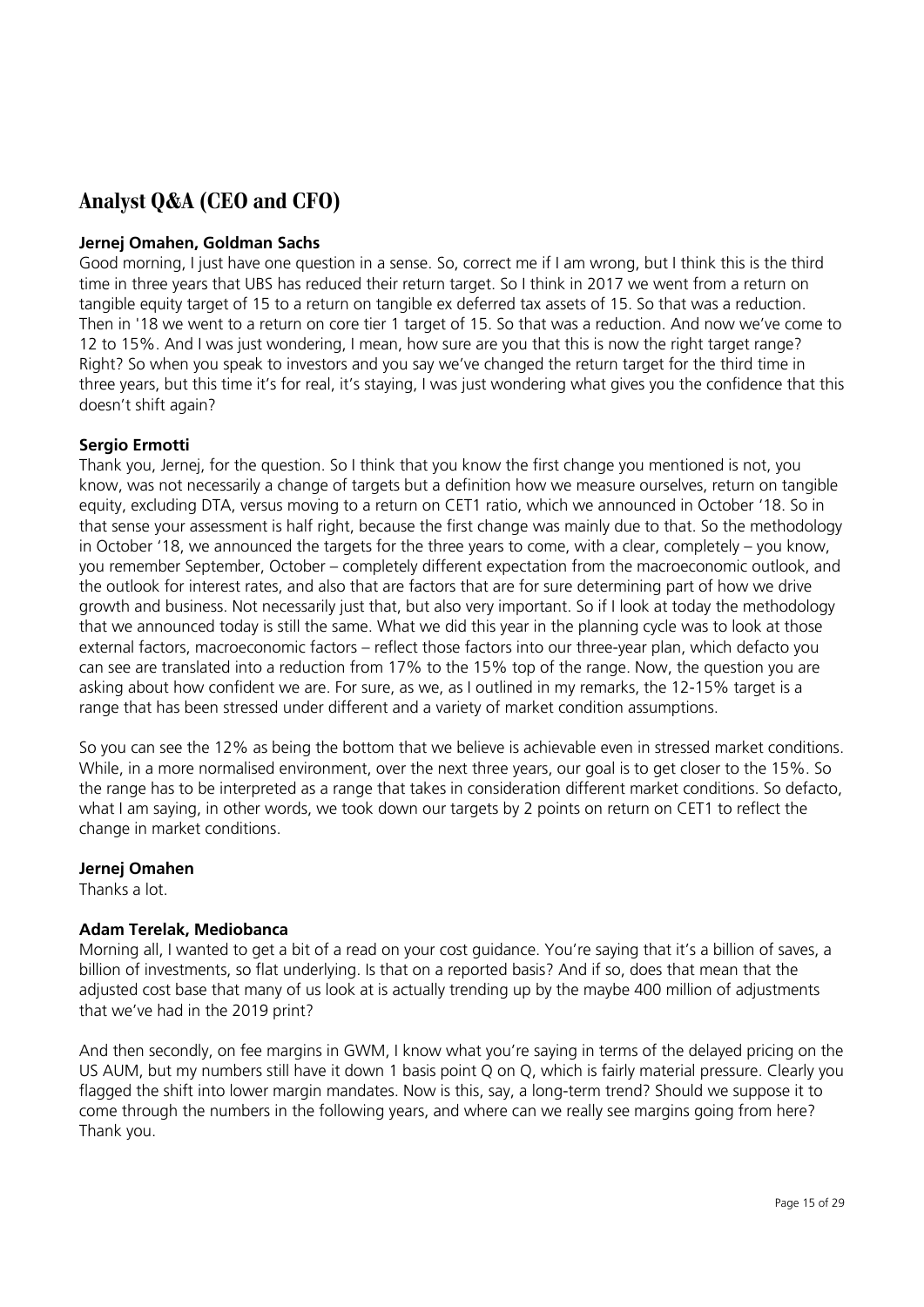#### **Kirt Gardner**

Yes, thank you, Adam. In terms of our cost guidance, as I outlined in my speech, we're going to stop reporting adjusted results, given the fact that we concluded adjusting for our 2.1 billion legacy program. So going forward we'll cue off of reported results, all our targets are on a reported basis. So therefore our flat overall total direct cost, excluding litigation and variable, is on a reported basis. As are, we talked about the saves in the investment, that all is related to reported results. In terms of your... Excuse me?

# **Adam Terelak**

Just to clarify, the billion of savings has lower restructuring charges and the goodwill impairment in it?

# **Kirt Gardner**

That's correct, but at the same time, for example, if you look at the billion in investment, that includes, I already announced the 200 million in restructuring. So you know, there are trade-offs on both sides, but overall naturally of course, what you care about, and what we care about, are the reported results and the net profit that we deliver, and that drives our returns and our ability, of course, to return capital. I would also note that if you think about the 75-78% cost income ratio, that's also reported. And just to highlight, we, our cost income ratio was 80.5%, so that already indicates that we intend to drive positive operating leverage to get to the upper end of the range, and then continue to drive positive operating leverage towards that 75%.

# **Adam Terelak**

Right

# **Kirt Gardner**

Now on the margin side, the vast majority of quarter on quarter reductions, the 1 basis point you highlight, which is exactly spot-on, does relate to technically how we bill for our invested assets. We bill on arrears. And so the 5% increase that you saw in invested assets during the quarter, mostly has not showed up on recurring revenue. In addition to that, we did continue to see a bit of in positioning, or repositioning, into lower-risk investments, particularly in the non-contracted book where we saw quite a bit of shift out of equities into fixed income, which shouldn't be surprising. And therefore we saw lower trailing fees. And I think that dynamic is something that will evolve as risk attitudes and risk-taking views by our clients also evolves as we go forward.

#### **Adam Terelak**

Okay, great, thank you.

# **Magdalena Stoklosa, Morgan Stanley**

Thank you very much, I've got two questions. One about your revenue performance in wealth, and the second one about the share buybacks. So, to follow up from the previous question, your revenue performance in the fourth quarter was actually quite robust, and I thought it was quite encouraging to see your NII and your transactional business also holding up, and of course given that in the US you kind of charge differently, you will have that 1Q uplift you've just talked about. But if we look further out into 2020, and we think about the NII side, of course the rates against loan volumes, we think about your transactional business, you've been quite positive about 1Q trends overall, how do you see the overall revenue progression in wealth, given the building blocks of NII transactions, and of course the recurring fees that you've talked about a little bit. Because I kind of wonder how you see particularly the 2020 PBT growth of the 10-15%? Where is it really coming from? Revenues versus costs. And of course it would be very useful for if you could give us any kind of details of the GWM portion of the 200 million restructuring charge, kind of within that 2020 context.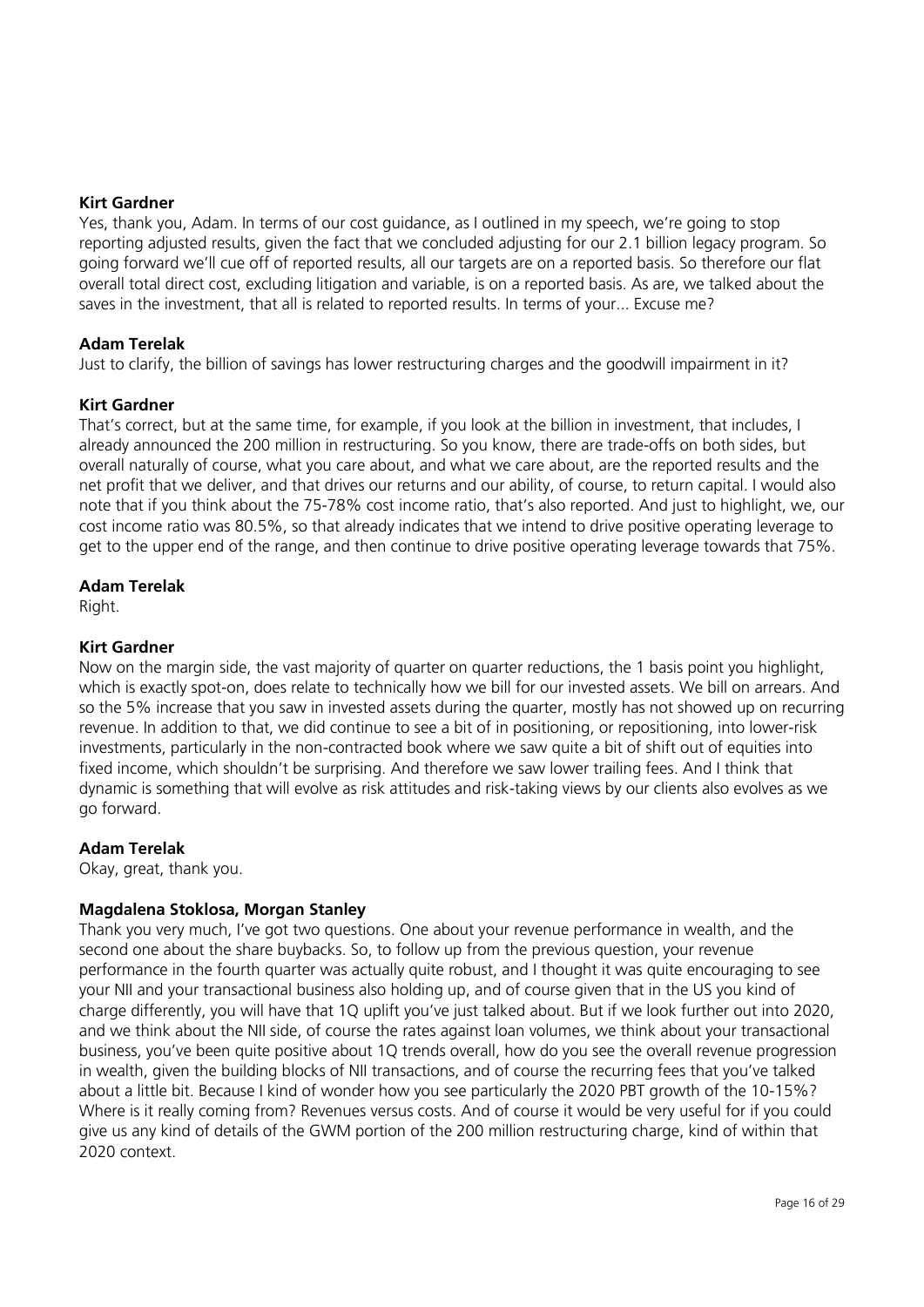And my second question is really, how should we think about the assessment of the share buybacks in the second half of 2020? And kind of, in particular, what would you like the market to appreciate as the kind of the French courts consider your appeal in June? Thank you.

# **Sergio Ermotti**

Thank you, Magdalena. We, so let me take the second question, and Kirt will take the first one. So on the share buyback, as we announced, we intend defacto to do half of what we did last year in the first half of the year, and of course, what I think that your question specifically, what I believe has to be well understood, is our intention is clearly to, depending mainly on the outcome of this idiosyncratic events, of course we are referring to the French matter, we believe it's only prudent and pragmatic not to go into any aggressive capital return policy while the finalisation and the verdict of the appeal is likely to come towards the end of Q3 or early part of Q4. In that respect maybe what I would like the market to understand is, once everybody can make their own risk-based assessment about the outcome of this trial, in different scenarios, is first of all the entry point on January 1 of our capital position.

And considering that, as I mentioned and Kirt reiterated, we are still confirming that we see our CET1 ratio being towards the 13%, and the 3.7 on leverage ratio. Number two, taking consideration, well, other than business performance as we continue to generate capital as we did in 2019, our ability to absorb any extraordinary event within a normalised range, has to be taken into consideration. Number three, what we announced this morning with the combination of our Fondcenter capabilities with Clearstream, creates capital tailwind. I guess I answered the question. Everybody can assess, including the fact that we always say that we will retain extra capital only if it is necessary to grow our business, fulfil incoming and expecting regulatory requirements, Basel III finalisation, and again, as I mentioned before, any idiosyncratic event. So I'm pretty confident that we will continue to deliver, over time, a very strong capital return to our shareholders.

#### **Kirt Gardner**

Well, Magdalena, on your first question. Well, first of all, that was quite a first question. Let me try to take it in the different revenue components. In terms of recurring fees, first of all, naturally that's going to be a function of invested assets, so the growth that we saw towards the end of the year will help us in the first quarter. Naturally, we'll also have some impact overall on the relative mix risk, so it comes down to our clients' attitudes, geopolitical attitudes, and of course importantly it's a continued mandate penetration. And that remains a clear focus for both Tom and Iqbal. We would still view that compared to competitors in the US, for example, we're relatively lower penetrated on under contract, and we see good opportunities for increasing our penetration. Related to that as well, thematic investing is something we highlighted as well. We think there's significant opportunities and there's tremendous demand around thematic investing, for example around aging, health, genetics and the like, along with sustainability, and we're leaders in all of those areas.

Now in terms of NII, clearly, if we do nothing else, we will see our NII come down just because of the headwinds that are already built into the forward rates. That's clear. So naturally lending becomes the most important way for us to continue to offset those headwinds. And we talked about the lending momentum that we saw in the second quarter, the focus on expanding collateral classes, increasing the level of lending we're doing across single stocks, moving into commercial lending, we're looking at business lending, so there's quite a bit of activity around that lending, and that of course, importantly, leverages the IB capability in terms of how they risk-manage the book.

Now finally around our transaction revenue, first of all we're pretty pleased with the momentum we see. We do believe going forward, as clients are currently more active, and you saw that on our outlook statement for the first quarter, we do think structured products continues to be an opportunity in the current environment,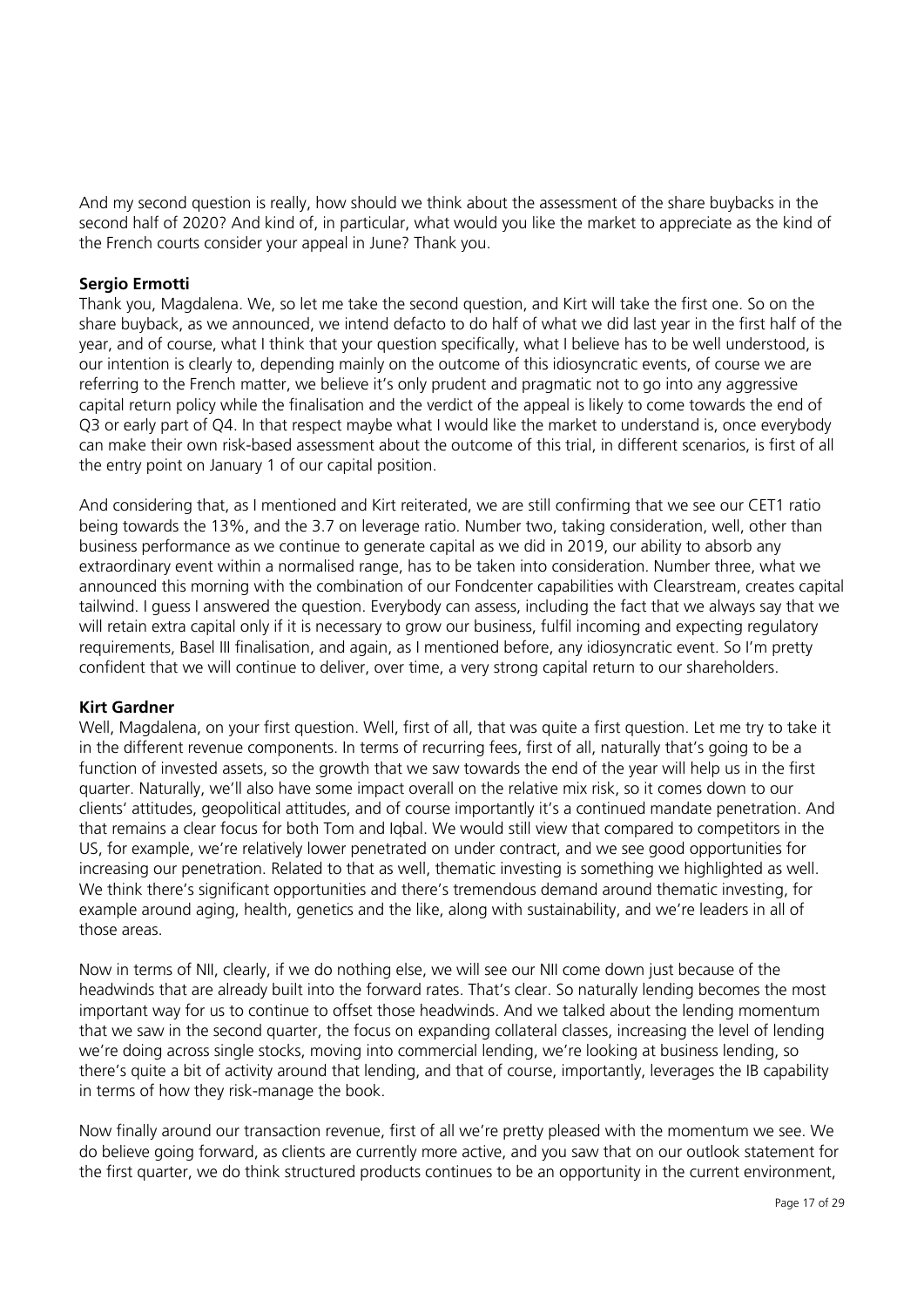continuing yield enhancement, locking in gains. We've combined our capital markets teams between the IB and wealth management, and we're deploying those to be closer to clients.

And I would mention just one other area of growth opportunity, and that's GFO. So if you look at Slide 13 of that, that we're increasing our GFO clients to 1,500, and you see the compounded annual growth when we onboard a GFO client at 15% a year. So that is one of our highest growth opportunities for wealth management.

#### **Magdalena Stoklosa**

Thank you.

#### **Jeremy Sigee, Exane BNP Paribas**

Good morning, two questions please. One is on wealth management. The cost base, ex litigation, ex restructuring, so the underlying ex everything, was a bit higher in 4Q. It was a 3.3 billion, compared to sort of 3.1, 3.2 in previous quarters, so I just wondered if you could talk about that increase and whether that's a new sort of run rate going into next year. And then second question on the investment bank. I know you've sort of touched on some of this, but could you be a bit more specific about what specific items you see that will get the return on equity from sort of 6% reported 8.6% underlying up to the 11% that you envisage for 2020. What are the specific revenue or cost things that change that will get you there?

#### **Kirt Gardner**

Yes, thank you Jeremy, just on, so on the wealth cost side, I mentioned in my speech that if you exclude in the quarter some areas of spend related to regulatory requirements, for example we've been building up costs, a portion of which are one time, in order to address the higher bar, the higher regulatory bar for AML and KYC requirements. Some of that cost will come down, as we get into particular the second quarter, while it will remain a little bit elevated in the first quarter, and then outside of that we also had a number of onetime items, including some impairment for property and some other related costs that will not repeat themselves. So in aggregate that total bucket is around 45-50 million, we'll see as I said a portion of that in the first quarter, but that should come down over time, so it's really not representative of the ongoing cost structure of the wealth management business. Now in terms of the IB, if you look at the reorganisation that we announced, that will allow us to deploy capital and technology in a much more agile way, across for example the different asset classes within the markets businesses, which we think will give us return upside. In addition to that the way we organise our global bank and we talk about this to be able to create much more focussed teams on the industry globally rather than organising ourselves on a regional basis.

We think that also will give us upside. Plus as well, where we've announced the private markets group, which we launched, we already see very good momentum there. And very importantly for us, it is the investment bank, the partnership and the relationship with GWM. That GFO initiative that we highlighted, a portion of that one bank revenue will also benefit the IB. And so we think with all of that, and we're already starting to see some good momentum. In addition to harvesting the investments we made in the Americas, where, as you know, we did have a more challenging year in 2019. This should help to give us a better return momentum in the IB.

#### **Sergio Ermotti**

Look, let me just complement here. Well, first of all, I would say that defacto what we need is another 500- 600 million of revenues in the IB, and to bring us back into that kind of territory I think that we're going to continue to look at the cost, all the cost, in a very challenging, and the capital consumption as well. So the allocated capital of the IB, will always be further scrutinised and enhanced and improved, so in a sense what we are saying is that, you know, 2019, as I mentioned before, is not an acceptable outcome. I do believe that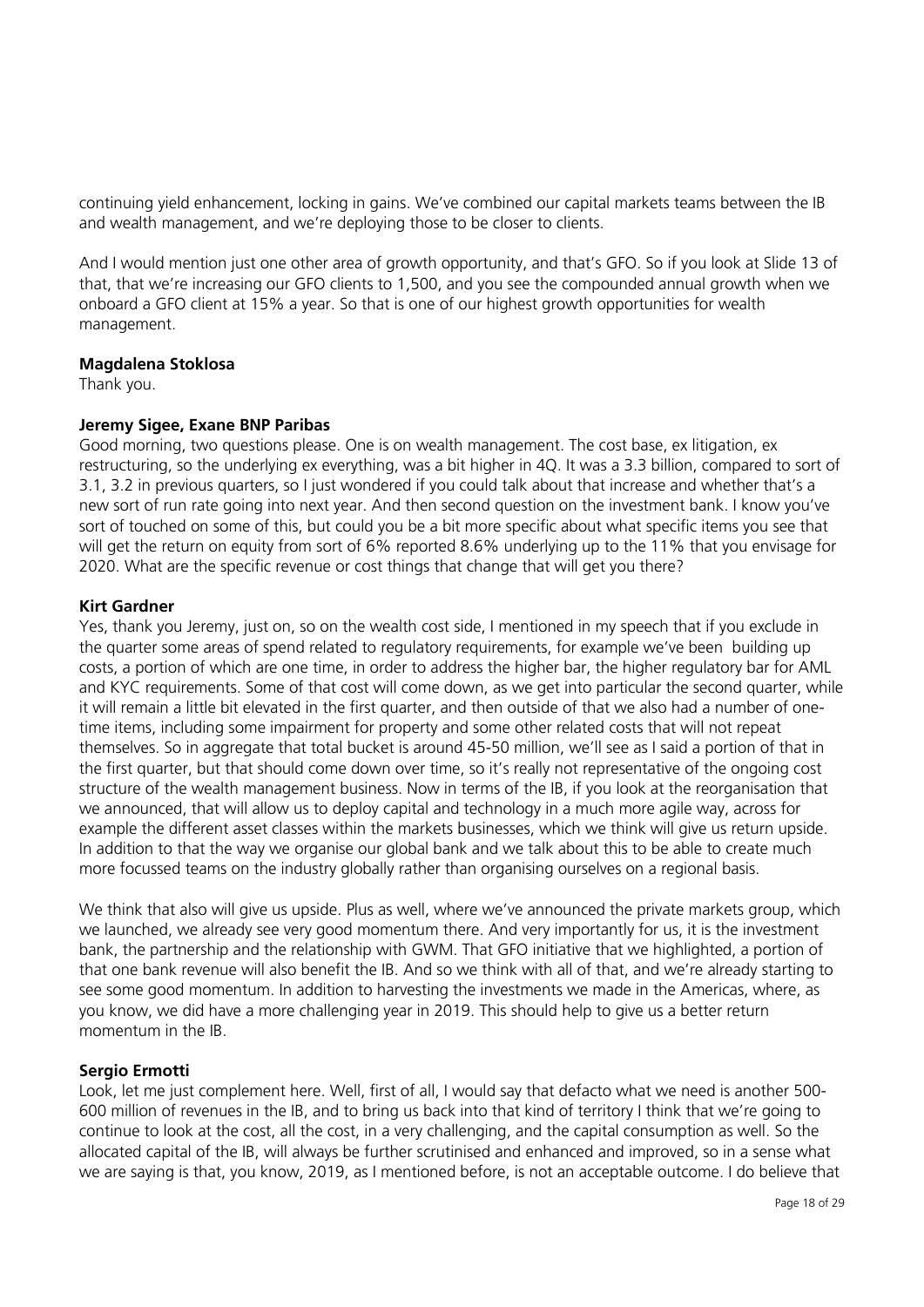we will go back more into the last few years, historical pattern. I think you know you saw that in 7-8 years we were on average 13.7, I think we had 11% in '17 – '16 and '17 around – so we are quite confident that we can go back into that double-digit number. And from there, to start to go for higher returns.

So it's not that we are happy with that 11% return, by the way. So I think that while the IB is crucial, to make sure that many parts of the organisation, not only GFO and wealth management but also the corporate business in Switzerland remains competitive, the IB has to deliver better results on its allocated capital, that's for sure.

# **Jeremy Sigee**

Thank you.

# **Andrew Coombs, Citi**

Good morning, if I could just drill down a bit further into the capital ratio, the capital targets and capital returns prospects. I guess, there are three components to that. The first of which is, your ... RWA density as a function of your leverage exposure, is it 28.5%. Your closest peer, Credit Suisse, has obviously talked about moving closer to 35% proforma after RWA inflation, and that's why the felt comfortable reducing their core tier 1 ratio target to 12%. You're obviously still guiding to 13. So just a bit more clarity on future RWA inflation risk, and also your expectation for the core tier 1 target in that event.

Second question, I just wanted to clarify the comments on the buybacks. Obviously, second half of 2020, up for review. You actually go into 2020 with a very strong capital position, 13.7%. You've got Fondcenter coming through in the second half of 2020. So when you talk about it being up for review, potentially that's up for review not just continuation of buybacks, but potentially to add to the buybacks relative to the first half, dependent upon the French tax case outcome. And I guess the final point on that French outcome, could you just comment on the latest upper-court ruling that the lower courts need to calculate the fines and penalties based on the tax evaded or defrauded rather than on the sum of undeclared money?

Does that change, how you perceive the case, thank you.

#### **Sergio Ermotti**

Thank you, Andrew, I'll take the second and third question, and Kirt will take the first one. So I think that answering the second question is very easy because you covered it all. I think exactly what you describe is what will happen. We will assess the capital situation. You know we are entering with a very strong position. You know, we are completing the SIX 2 billion programs, so buying back half of what we bought back in the first half. So if, which I believe our capital position will continue to strengthen into the second half of the year for all the reasons you mentioned, we will then assess the situation, and I am confident we will continue to have very attractive capital returns in the future. So, difficult to say more.

In respect of the French matter, as you may have seen this morning, we published on the web a stakeholder update, basically in preparation for the AGM. We are addressing what I would call the frequently asked questions that we got from many stakeholders, particularly from you, shareholders in general, analysts, clients and also employees that are relevant to the French matter. I think it is not really appropriate for us at this stage to go into any assessment publicly of what we believe the outcome and the interpretation of any legal precedents may impact our situation. But I invite you maybe to read our position paper in terms of stakeholder update that is available on the website.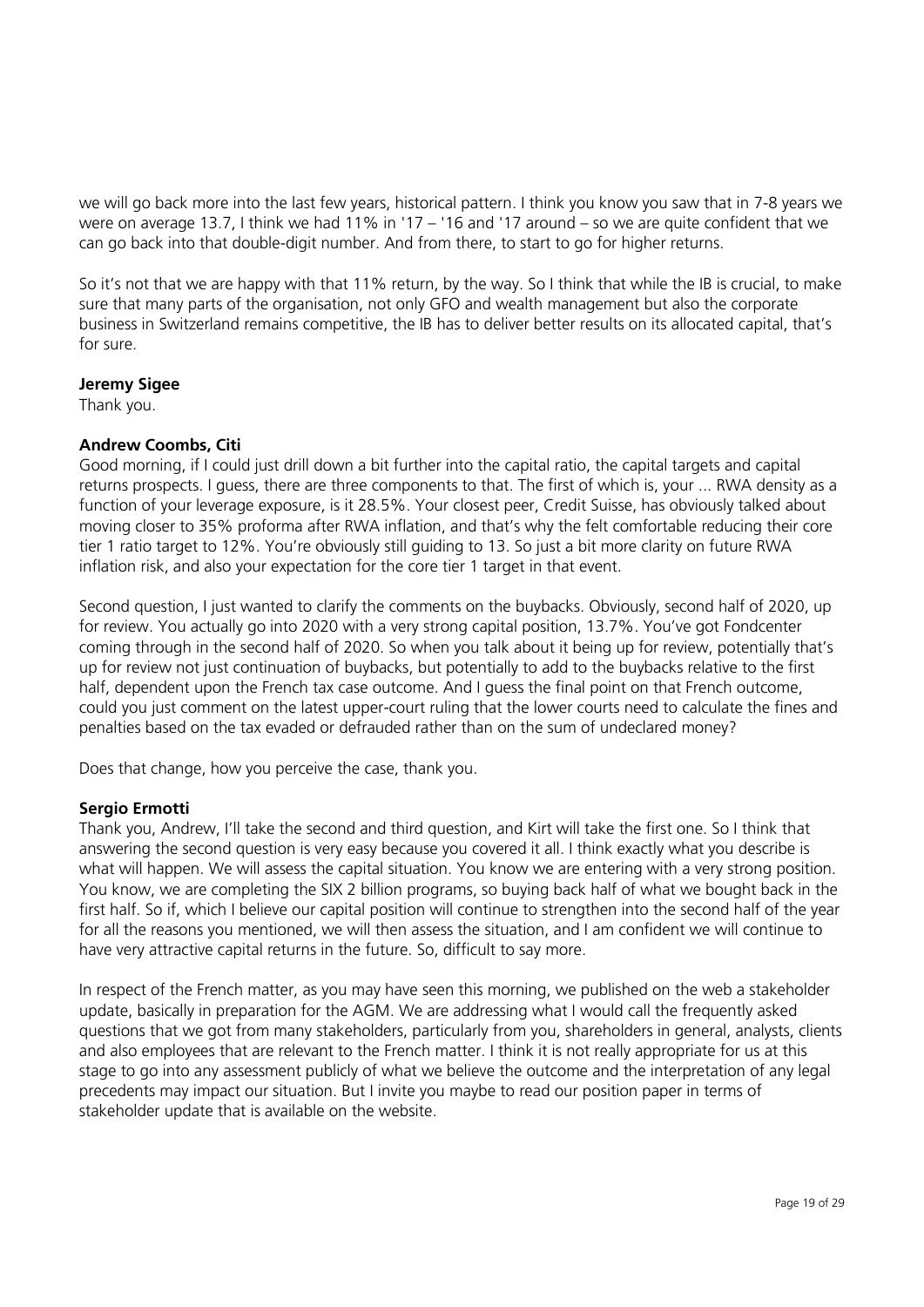#### **Martin Osinga:**

Yes, if you're looking on UBS.com/investors, and then you click shareholder information, and then you see it on the right hand side.

# **Kirt Gardner**

Yes, Andrew, in terms of your first question, as you mentioned, our current risk density is 28.5%, which is, if you look at our guidance around 3.7 and 13, it exactly says that if we're relatively, if we're going to stick to that, equally bound by both, and we reiterated that guidance. Also if you reflect on what we guided on previously, in terms of our expected Basel III finalisation impact, we said it could be around 33 billion before any optimisation. If you just take that 33 billion and you overlay it on our current RWA, that would suggest it would drift off to 32%. So you know, naturally our view and our risk profile is going to drive what our risk density is, and that would certainly indicate that that would likely be a ceiling at 32%.

And importantly, of course, with the postponement by 1 year I mentioned that our assessment of the impact has come down from that 33 billion. Once we have more information, we will try to guide further, but it's certainly lower than that. So that would be indicative of our view that we think our natural risk density will come down below that 32% once we see a final Basel III framework. I would finally note that the natural growth tendency of our business is for risk density to decrease. Because our risk of course is driven by our wealth management business, our asset gathering businesses, and they have much lower risk density than our investment bank.

# **Andrew Coombs**

And if I could just follow up on that. The core tier 1 target at 13% plus minus 30 basis points, is that set in stone? Or is that the case as the RWA trends to move up with the new regulatory additions that could potentially come under review as well?

#### **Kirt Gardner**

So we've got it just like all of our targets and guidance is for 2020 to 2022. And since Basel III has already been pushed out a year, we'll update our guidance once we know more, anything further on that.

# **Andrew Coombs**

Thank you.

# **Andy Stimpson, Bank of America Merrill Lynch**

Good morning, everyone. So firstly, more of a clarification. We saw in the press a couple of weeks ago, there was some job and cost cuts expected in GWM, but there wasn't any mention of the additional net cost saves here today, so I just want to check your comments here, Kirt, that the restructuring charges you're taking will give you gross cost saves – but that will all be reinvested, and then if revenues do disappoint, then you'd slow some of those investments and give a bit of protection for shareholders and profits. I just wanted to check I've understood that kind of philosophy correctly. And maybe connected to that, you could give some comments on how the growth investments from 2018 and '19 have performed, and when there might be a payback on those?

And then secondly you mentioned the recurring fee margin pressure, and I understand the averaging of the AUM and the delayed charging on the start of the quarter in particular in the US as well, you did mention margin pressure as well. Is it right to think of that as all being cyclical? I.e., it was client risk aversion within the fourth quarter, which you're now highlighting in your outlook statement, which is beginning to change around this quarter, or is it that you're actually seeing some clients come to you and telling you they've been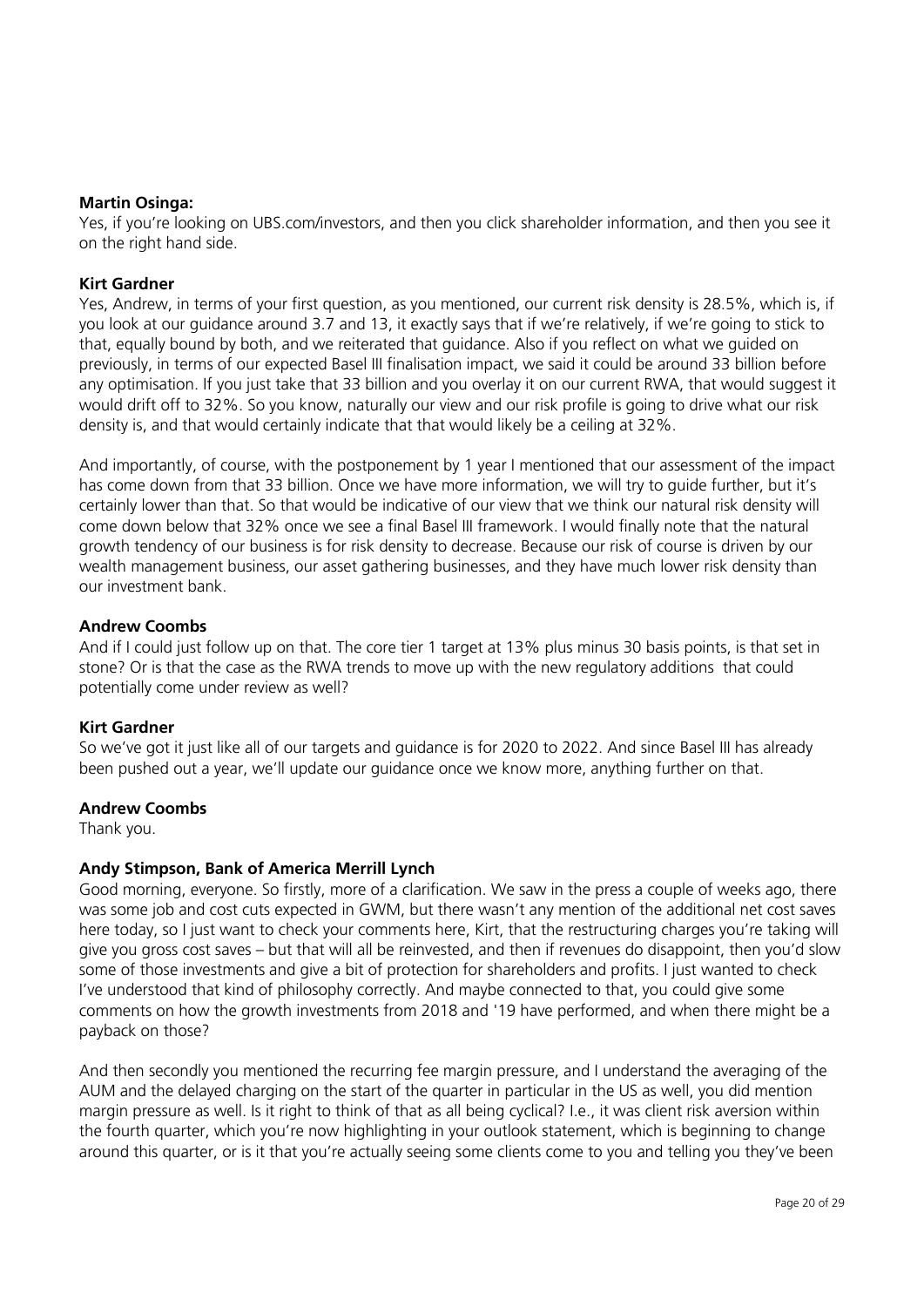getting better pricing elsewhere and you're then having to match, so I just want to understand, what kind of margin pressure you're seeing there? Thank you.

# **Kirt Gardner**

Yes, Andrew, thank you for the questions. In terms of the first one, you got it exactly right, that as we look at 2020, our anticipation is that we'll generate a billion in saves, and that we'll use that to fund a billion in investments across a range of business priorities – digitization, what we're doing with Broadridge – as well as some additional regulatory and risk requirements that addresses the new requirements that we have, the legal entity structure and the like. Also, as you rightly summarised, if we do see softening of the environment just as we did in 2019, we'll look at tactical measures, which would include postponing some of the investments, slowing down our hiring, getting of course much more ruthless around other cost areas in the bank, and being leaner for some time – I think Sergio referred to that as a fuel-saving mode – and we would bring our cost down rather than just flatten. That would help to offset some of the top-line impact of softer environment. So that's all correct.

In terms of investments and where they're paying off, I think you see it very clearly, for example in asset management, where we had outstanding performance, you see it in P&C, the investments in digital are solidifying our position as the leading digital bank in Switzerland, and certainly have contributed to the growth well above GDP that we've seen for that business. You're seeing some of the structural saves. Sergio mentioned moving to cloud, deploying 1,100 robots, so the growth saves that we delivered which are far higher than what we outline on the 2.7 billion over the last four years, are from some of our investments and are structural in nature, and therefore require investments. And we're seeing that. So without those investments, our cost structure would have been higher. And now on the recurring fee margin, I think you are right. It's mostly reflective of some of the change in preference that we've seen in mandates, so a move from discretionary mandates to advisory mandates, and that's partly due to the risk environment. Also I mentioned that in the non-contracted book we saw some shift out of equity funds into fixed income. I mean that was a big market structural change that we saw in the fourth quarter. And all of that we would view as cyclical with a potential to revert, if we see the changes and attitudes going forward.

#### **Andy Stimpson**

Perfect, thank you.

#### **Benjamin Goy, Deutsche Bank**

Yes, hi, good morning, two questions from my side. First, in ultra high net worth you had a cost income ratio of about 78% 2019, which is pretty much in line with the whole division. So I was wondering the general perception that it has a better pre-tax margin, and that efficiency this business. So when is it coming through? Is it already this year? And what is the benefit that you can see out of the investments you have taken over the last years. And then secondly, you talk a lot about collaboration across divisions. And I was wondering whether could you speak a bit more about the incentives structures to actually foster these collaborations and drive results. Thank you.

#### **Kirt Gardner**

Yes, on the ultra high net worth side, first of all the margin of the reported global ultra high net worth segment does not reflect a portion of ultra that still sits in the regions. And if you were to aggregate that, then you would actually see a slightly better efficiency ratio than the group overall. And then secondly, 2019 was not our best year for ultra, they were impacted, as you would expect, they're more sophisticated clients, by the lower volatility. So we did see slightly less activity, and we also saw quite a bit of deleveraging, so that also impacted quite a bit the performance of ultra. I think in general just going forward we would still expect the ultra segment to have a better efficiency ratio than the average of wealth management overall.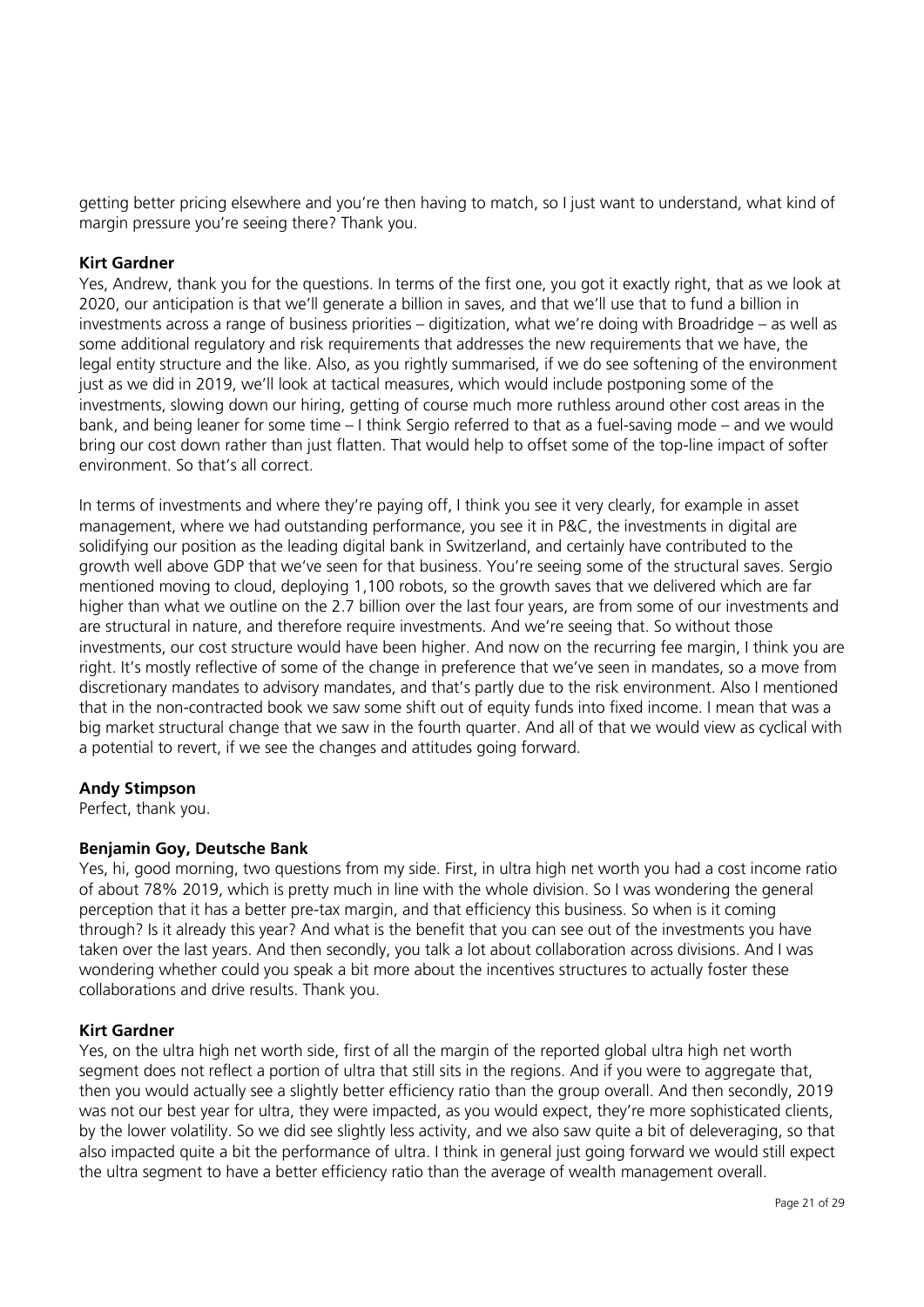#### **Sergio Ermotti**

So on the second question, on how to foster further collaboration, first of all I have to say that collaboration, we are really quite advanced and it is already part of our DNA in the way the firm works, so you know, of course now we are moving a further level up in that sense. But first of all, what we do is that we have collaboration targets somehow embedded in the performance metrics and the goals in the year, at business division. We have a so-called group franchise award, where people can submit their request for credit recognition, and in respect of their involvements in any transactions or any opportunities that were created, like net new money inflows from a client, referrals, or a specific transaction, with the other counterpart, the receiving counterparty, accepting in the system the credit requested. We are also moving into recognising at the business division levels, the so-called double counting of revenues. Then of course my colleagues and I in the group executive board with Kirt are then going to eliminate and normalise this issue, but we want to make it clear to the front offices that when they are involved in creating value for clients and shareholders, they do get recognised and this is also reflected in the compensation accrual process. And last but not least, all my colleagues on the executive board, the vast majority or a big chunk of their objectives, financial objectives, is driven by the outcome of the bank results, and not just their divisional one. So the weighting is far superior there. So top down, and going down to group managing directors, everybody is aligned, first of all how to create better value for clients and shareholders as a group, and then of course they are accountable and responsible for what they do day-to-day. That's the mechanism, but at the end of the day it's also a cultural approach. Because you don't want to be able to measure every single interaction with dollars. People have to work together and collaborate as a cultural principle, and not only because there is a short-term reward available to them.

#### **Benjamin Goy**

Okay, understood, thank you.

#### **Stefan Stalmann, Autonomous Research**

Yes, good morning, gentlemen. Thanks for taking my questions, I have two please. The first one on GWM and some of the changes that are taking place there. Could you maybe talk a little bit around the dissolution of IPS as a unit and how it is being replaced, and how that is actually making GWM a better business. And potentially related to this, the ambition to originate a lot more loans. Will we see these loans and the revenue and the risk provisions potentially related to these loans, and the capital consumption of these loans in the wealth management business, or will there be some sharing with the investment bank? Or is the investment bank just receiving basically a management fee on these loans? And what kind of risk density would you assume to see on these additional loans, given that they will be more structured and then tailor-made and possibly a bit more risky. Thank you very much.

#### **Kirt Gardner**

Thank you, Stefan. Just in terms of your first question, Iqbal and Tom have been working quite closely with the IB, and with Piero and Rob. What they've agreed is that whereas previously we had some duplication between our execution and our access platforms across IPS and with the IB, we're now with the investment in technology that we've made we can look to actually consolidate that to have one platform that supports the IB's execution capabilities, and also the GWM's execution capability requirements, and also the IB is looking to leverage that platform to better serve the middle market where they think there's a growth opportunity. And so that's what you've seen as part of this. We've collapsed the platforms, so the IB will now fully serve GWM across all access and execution needs. In addition to that, we've taken the capital markets teams that used to sit in IPS and we've also integrated them into the IB. So the IB will deploy the capital markets team to provide them with support and advisory around those resources, as well as if you look at some of the other areas of advice, we've collapsed that into our CIO. So it's really, it's streamlining, it's providing a much stronger IB, more sophisticated overall capability that we'll deploy directly to our clients across segments. We think with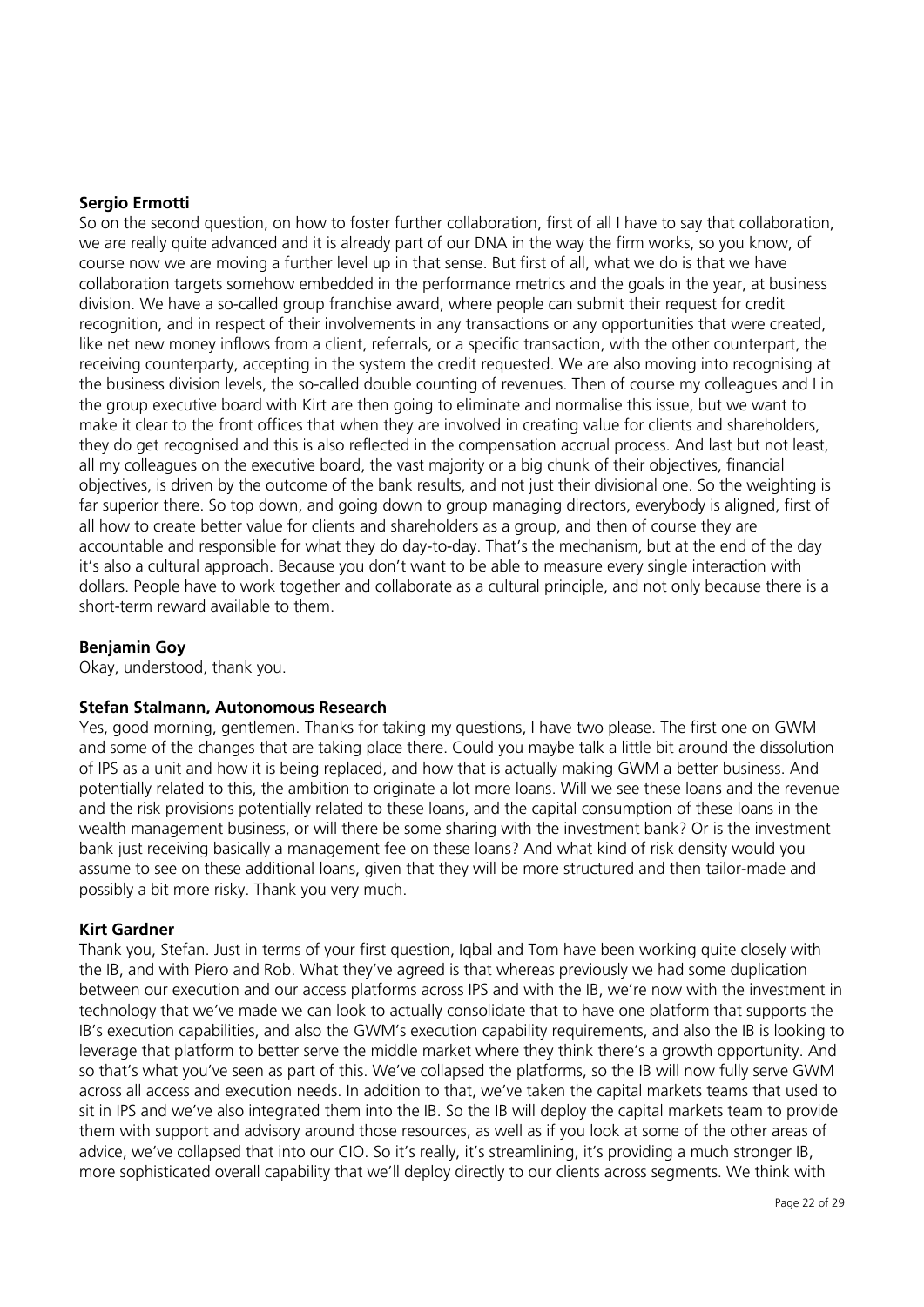that we both will have revenue as well as cost efficiency opportunities. Now in terms of your second question which was around – loans...

# **Sergio Ermotti**

Around loans. Maybe I'll take it on and then you can complement, Kirt. First of all, as I mentioned in my remarks, the growth of the loans is something that we flagged as a priority back in 2018, so that is not really new in respect of our desire to protect or increase NII, or in this environment I will say now protect NII, through expanding our loan portfolio. So very important, first of all, we will do that by leveraging the IB risk engines, and secondly, yes, while you know I don't think that structured business is necessarily more risky, actually we will not really make a lot of compromises in respect of risk return profile. So the density should not be far off in the aggregate numbers, of course maybe a little bit going up, but if you take the current stock, and you add up 20 billion a year, 20 billion is not all going to be structured, so you are also going to also have Lombard and and mortgages, so I mean at the end of the day, don't expect a meaningful increase of the risk density out of this exercise. I think that it's just more natural and we see it how the transition mechanism of a slightly better investor sentiment makes to leverage.

I mean particularly in Asia, as soon as they become a little bit more constructive, they take on leverage. And so I think as a very, you know, all the changes that Kirt described together with the ambition really and the determination to capture this opportunity, will translate in a more diversified and growing NII. Or at least, neutralising the negative effects without compromising on our risk reward profile.

#### **Kirt Gardner**

But Stefan, just specifically a question around the balance sheet and full economics, all that will sit in GWM. So RWA, LRD, full P&L, including any CLE implications.

#### **Stefan Stalmann**

Great, thank you very much for that.

#### **Kian Abouhoussein, JP Morgan**

Yes, hi, thanks for taking my questions. First of all, on the targets and guidelines on the numbers, do you include Fondcenter in the numbers in both the cost income and ROE targets? That's the first question. The second question is on US wealth management. Clearly, there are a lot of structural changes happening in the US from the players like Morgan Stanley growing faster, gaining market share, looks like either large players, and you can see that in the pre-tax, margin guidance, I am sure you are aware of, and on the electronic side as well as the money-centred banks which are consolidating and changing. I wanted to see where you stand, because you are kind of in the middle. And I am wondering strategically what does it mean for your business, not over the next year or two, but even longer term out. The fee structure of the US market seems to be changing. And secondly, I have a question regarding the ROE of 12%. You mentioned it is stress-tested for different macro scenarios. I wondered if you could tell me what is your 12% macro scenario. Is it stress-tested at the bottom of the ROE guidelines or guidance, in order to realise of what is assumed in this number? Thank you.

#### **Sergio Ermotti**

Thank you, Kian. I guess the second question really is complementary to the first one, or vice versa. So I guess, so first of all, of course we include the target of 12-15% is not a 2020 target. It's a multi-year target. And the 12%, I reiterate, as you just pointed out, is the, I would call, the lower end of a stress scenario, which I will not discuss definitely in public. Okay, so that's quite normal. I appreciate that you asked the question, but I am sure you appreciate that we don't really go through that. But you can expect this to be not a rosy picture on what would happen in financial markets or the economy when you look at a 12%. Now of course because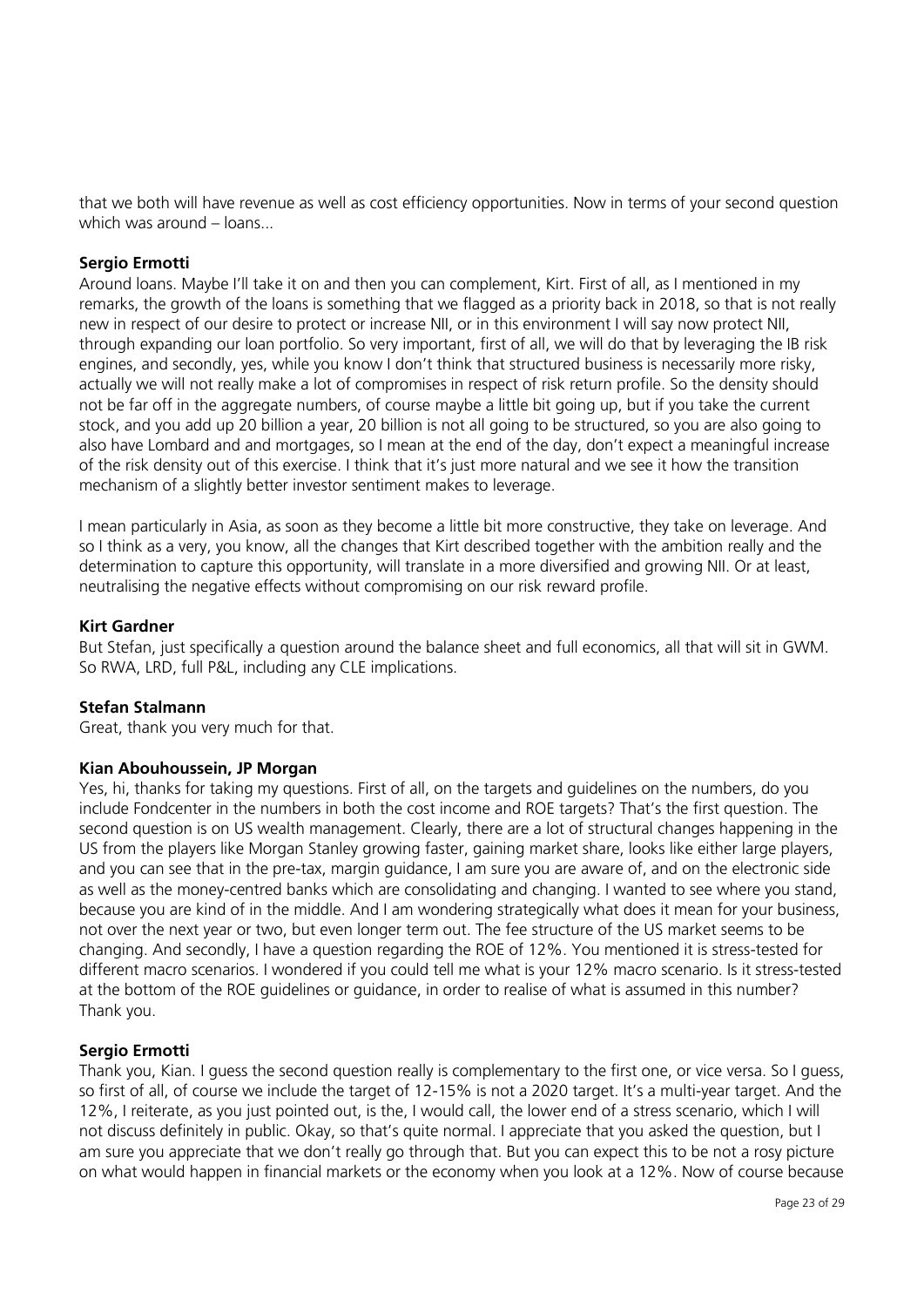we say we are going to highlight any extraordinary item, but also during the three years in our reported numbers, Fondcenter will be part of this year's results.

So you can extrapolate what it means for this year's results. What I'd like to also underline is that the definition of what we believe is extraordinary versus the outcome of, you know, a process of where we invest over time and then we are able to realise value, is also something to be considered, because in order to grow and maintain Fondcenter over the years we have been incurring expenses that were going through the operating line of expenses, and now that we realise value while continuing to create value for shareholders and clients, you know, we will also need to look at what it means from a management standpoint of view to take actions to optimise our resource allocations. But in any case, to answer your question, 12-15% is reported and includes any of those items, and the 12% is not a target. 12% is what we believe is an outcome if we have certain more stressed market conditions. So, I would say and Kirt can sure step in with more data points, that if you look at our growth trajectory in terms of invested assets in the US, they are very similar to the best in the US you are indicating. So of course they have a better pre-tax profit margin and we know that to some extent we will are working on making sure – like we did in the last 7-8 years – where we were losing a couple of 100 millions in 2010/2011, not 7-8 years a little bit before, we were losing 150 million a year in our wealth management business in the US, we got similar questions, by now we are around 1.5 billion, we believe this business will drive higher returns going forward, because of higher mandate penetration, because we believe we have room to improve penetration of lending, we believe we have space to grow in the ultra space, and what I mentioned and Kirt reiterated the Broadridge technology capabilities that we are rolling out are going to offset some of the scale issues that some of our investors, some of our competitors, sorry, are enjoying.

Now, and last but not least, the quality of the earnings in the US, I cannot stop stressing the quality of the earnings in the US from a post-tax standpoint of view, are absolutely critical and add added value, through our US capabilities we will continue to leverage our franchise as a global, as the leading global player, and number two creating significant shareholder value over the years to come.

#### **Kian Abouhoussein**

Okay, thank you very much.

#### **Andrew Lim, Societe Generale**

Hi, good morning, thank you for taking my questions. I appreciate your comments for the past quarter, but if we look at the past few years for GWM, despite rising AUM and maybe a slight rise in revenues, pre-tax profit hasn't really gone anywhere. So it's difficult to see how you can reach your target for GWM pre-tax profit growth going forward. And just wondering, in my mind, what do you think are the main key pressure points for why you can't seem to get that growth in pre-tax profit, whether it's like the change in asset mix being the primary issue here, or net interest margin pressure, it seems to be an issue across all your regions, not just in the US. And you know, what seriously are you going to do about it going forward to try and get the same kind of momentum that we've seen in US peers such as Morgan Stanley and Bank of America? So that's my first question.

And then my second question is a more technical in nature. I noticed that you've enjoyed a reduction in your RWAs in part related to investment banking equities, having a risk reduction. Can you give you a bit more colour as to what's actually driven that? And is there potential to see that reverse in coming quarters? Thanks.

#### **Kirt Gardner**

Thank you, Andrew. So if you look at our wealth management business, first of all, if you look at the history in the last number of years, obviously the largest headwind that we had was regularising the business, the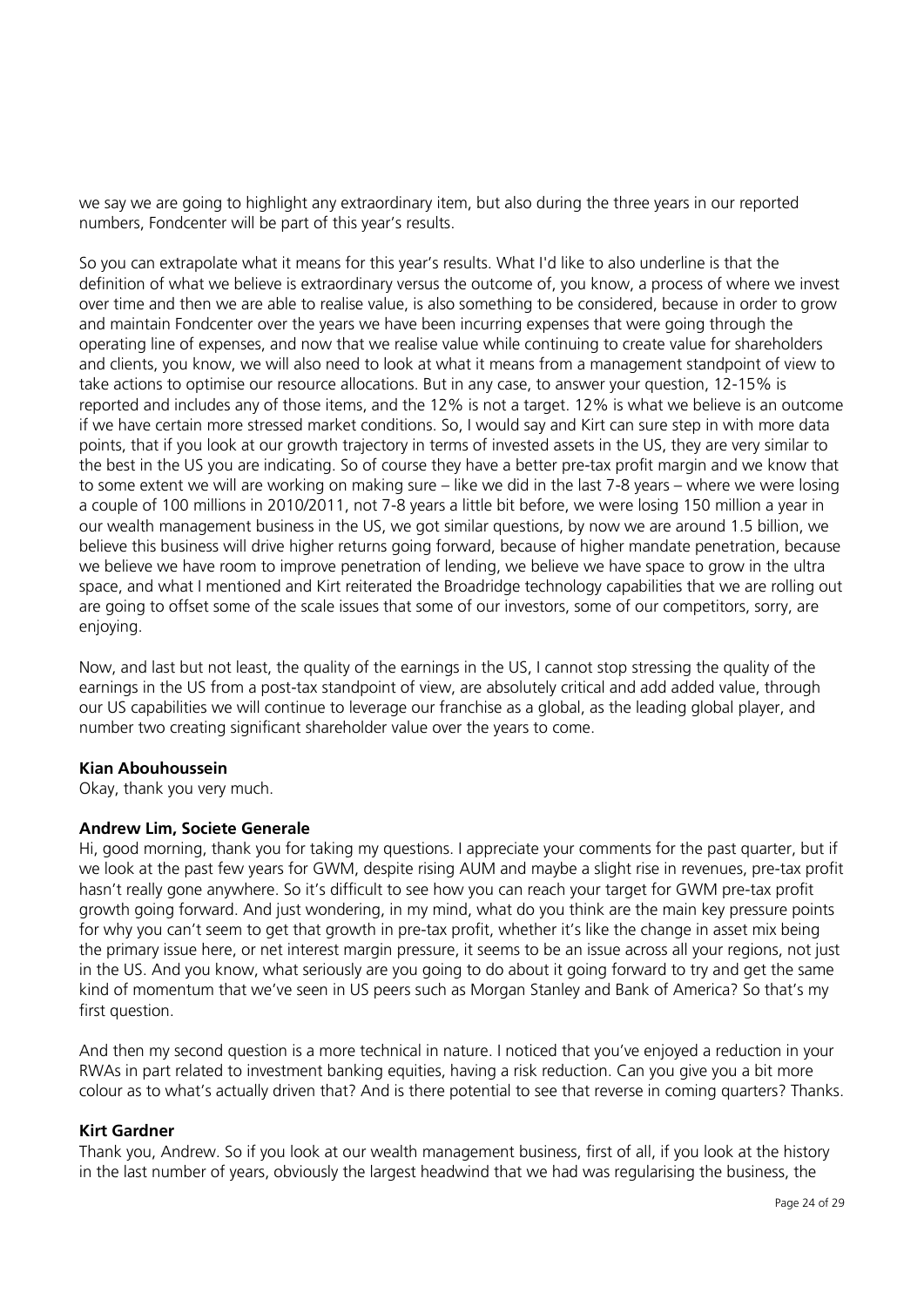very significant effort that we went through to address just the cross-border compliance of our business. And that resulted in several billion of total top line that would have been very accretive to our bottom line dilution over that period of time. If you look at just the last couple of years, as we saw that overall program tapering, there was a combination. Actually, our US business has grown quite well, in fact it's grown very consistently in line with US competitors. If you compare us to Bank of America or Morgan Stanley over the last couple of years. The international business has been a bit more challenged and I think that's just in general because of the environment. The US market has performed better. Conversely, we've seen negative rates in Europe as well, as in Switzerland of course. And then on top of that, Asia Pacific has been very volatile and you've seen the drops overall in economic growth in China, and that we've seen deleveraging, and therefore that part of our business performed a bit less well. And I think that's very consistent with what we've seen in the overall market environment. Now we still have great confidence in that business and in our GWM's business ability to generate 10-15% growth that we've outlined, we've seen very good momentum in the first quarter already.

And we've highlighted all the actions and why we feel that confidence, and we can always emphasise that that's for us that's very much consistent with our strategy and what we expect to deliver over the next couple of years.

Now on the RWA question, there were two factors that led to the reduction. On the one was our AMA model, I highlighted this in my speech, we did our yearly update with FINMA, that was altogether a 3 billion reduction in op risk RWA. Now we also had a reduction overall in market risk, which I highlighted, and that's really due to the very, very low volatility that we see. And our VAR is extremely low, in particular our stress VAR.

And I think that would come, we would see an increase in market risk, RWA in part, if we saw a rebound in volatility levels, but that would be accompanied of course with a very nice pick-up in revenue, and I would also highlight that we always have options to hedge that, so that increase doesn't become overly pronounced.

# **Andrew Lim**

Thanks, can I just follow up on the US side. I mean you're saying that you've got comparable performance with your US peers, but you know if we look at their revenues, there is a distinct difference in the growth profile there. And also wondering on the cost side, whether there's a big difference as well. I mean you changed the payment grid. I think you tried to make it much more Swiss-orientated rather than USorientated. You try to pay your advisors more to bring in more AUM per advisor. And I'm not sure whether that really works. If you look at the cost base, it's the same, AUM has gone up but your revenue has been under pressure, so actually your efficiency hasn't improved despite rising AUM. And I appreciate there's other factors involved. So I'm just wondering on what basis are you really seeing it's similar?

#### **Sergio Ermotti**

So let me take that. The base on what we are saying we are growing our profitability and our asset base in line with others. So there seems to be a trend which includes net new money and asset growth that is in line with our peers. The cost base is a difference, it's a combination of scale effects that some of those players have, with also what we mentioned before are still outstanding initiatives that we need to deliver on in the next years to come. So that one keeps us confident that the trajectory and also by the way the headwinds that we have on litigation in Puerto Rico, which you don't see really coming up, the legal fees and the provisions that we had to take is something quite unique that we take on our US business, which I wouldn't really compare it to others. So overtime we will reduce the cost advantage through Broadridge, as I mentioned before, some of it, and a broader penetration of mandates, the ultra client segment penetration,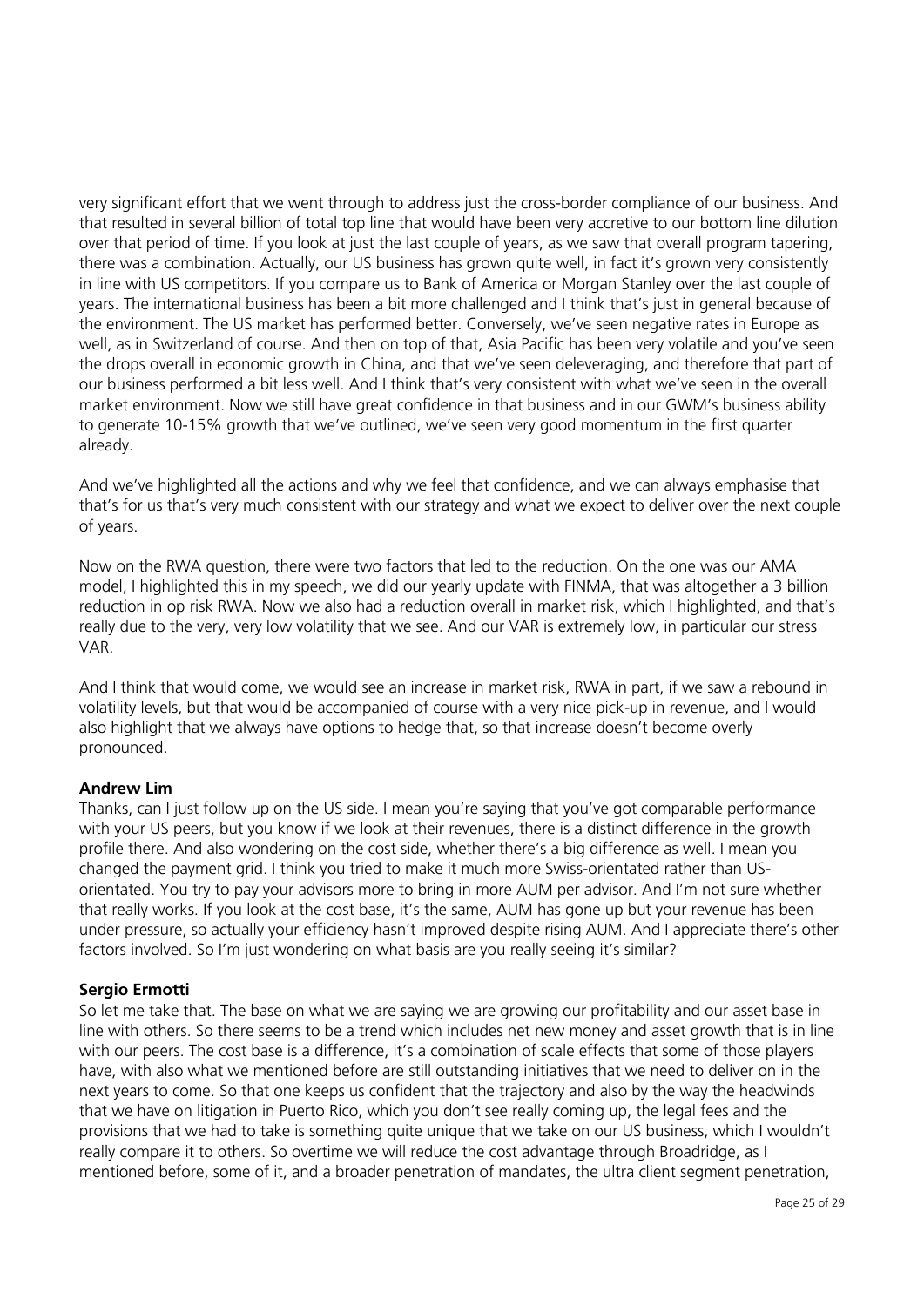and the NII and the lending space. Frankly, Andrew, I don't know where you are taking this line that we adopted a Swiss-based grid in the US. This is really, no. I never heard that argumentation. And I will ask my colleagues in investor relations to sit down with you and understand exactly what you are talking about, and explain you exactly how it works.

# **Andrew Lim**

Sure, no, thanks a lot for your comments there. I was just alluding to the fact that maybe you changed your payment grid to try and pay your most productive advisors more, but hoping also to get more AUM per advisor, and veer more from a high net worth model. But appreciate your ...

# **Sergio Ermotti**

Sorry, I think the issue, and then we move on, the creed was driven by our desire to incentivize basically people staying longer with us, and of course productivity, and is also more of a reflection that we believe, and actually if you look at our numbers, same store client advisor, net new money inflows and growth, is picking up as a function of this issue. So we are incentivizing people to stay longer with the firm and rather than having growth coming from recruiting. Which is very diluted to PBT, historically speaking.

And this is not an idiosyncratic situation of UBS, it's an industry situation, and I saw and we saw our peers adapting to that model, which is a very US market-centric model fine-tuned to the fact that we are, if you look at our financial advisor base, we have the highest level of asset per financial advisor in the industry. We have the highest level of revenue per financial advisor. So there is of course a recognition that that part of our wealth management business, the US one, is converging more and more towards the rest of the world, and as the preeminent and more ultra franchise in the industry.

#### **Andrew Lim**

Thanks, and then sorry, just one last question, how do you square with the 9 billion net new money outflows in the Americas, is that just like a one-off, for one or two clients, as you're saying that the underlying AUM per advisor is actually better than it was before?

#### **Kirt Gardner**

Yes, it was two large clients, mostly we had the highest same-store inflows actually at 6 billion, and they've been increasing steadily which is our objective. And it was very low-margin, the outflows, so it didn't really impact our profitability.

Okay, we'll move to the next question. One more question.

#### **Amit Goel, Barclays**

Hi, thank you. Yes, just two questions, maybe a little bit more follow up. Just firstly, coming back to the targets, trying to understand in terms of the 10-15% PBT growth expectation in GWM, and the 12-15% ROCET1, in terms of the kind of expectations, so I guess as some of the previous people alluded to, obviously PBT growth hasn't been at the 10-15% level. If weren't to get to the 10-15%, what kind of pressure does that put on the 12-15, or you know, is 10% baked into the 12% ROCET1, or is it just more flex than that?

And then secondly, just curious on the commentary that you're not going to be giving the adjusted kind of results – obviously we're calling out the items – are we to take from that that you know, I guess from your perspective, the kind of broader issue etc. is done, so now it really is a kind of business as usual in terms of how you run, organise the group and so, now all the analysis around restructuring is really kind of more of a mute point? Thank you.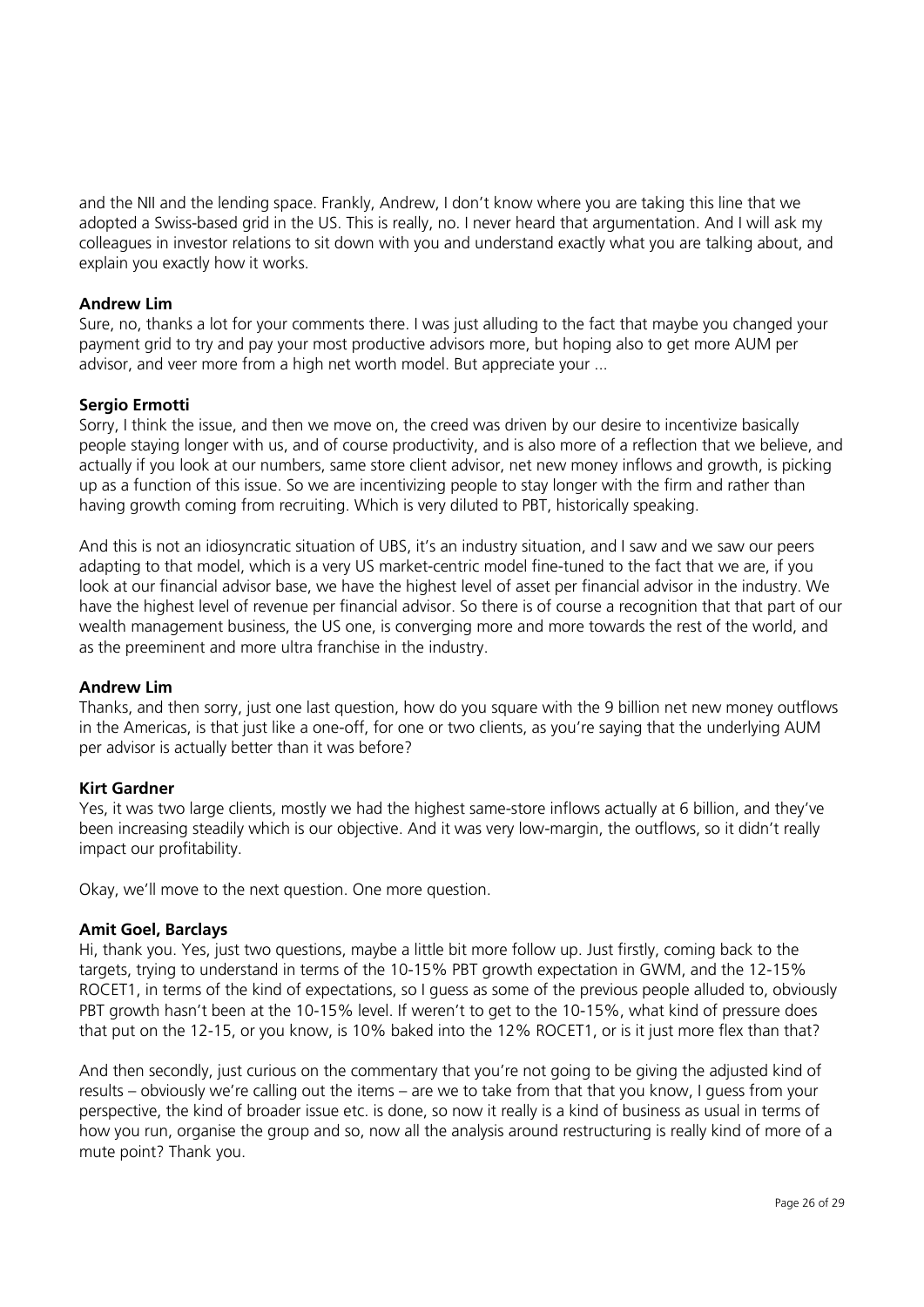#### **Kirt Gardner**

Yes, naturally, the overall growth in GWM is certainly integral to our achievement of the group targets, and the progression we see over the next three years. At the same time, though, as Sergio mentioned, we've stress-tested our targets overall, and you can imagine part of that stress test included what happens if GWM is not able to grow at is 10-15% level. And Sergio mentioned that under those stress scenario, we still feel comfortable achieving that 12%. So that 10-15% helps to push us into the upper end of those 12-15% ROCET1 target.

Now on the adjusted side, you might recall that a couple of years back we indicated that we would continue to adjust for our legacy cost program, and we actually had an accounting convention that allowed us to restructure, or where we restructured and adjusted for the cost to achieve that program that tapered off as we went through last year, and that's been fully tapered down to zero. So last year was the final year where we had 200 million of restructuring related to that accounting. So going forward, since we've stopped that overall accounting convention, we'll just have more normal restructuring that we incur in the business, and we'll call that out as we indicated, like the 200 million I already highlighted, and we'll cue off our quarter results and give you the transparency.

# **Amit Goel**

Okay, thank you.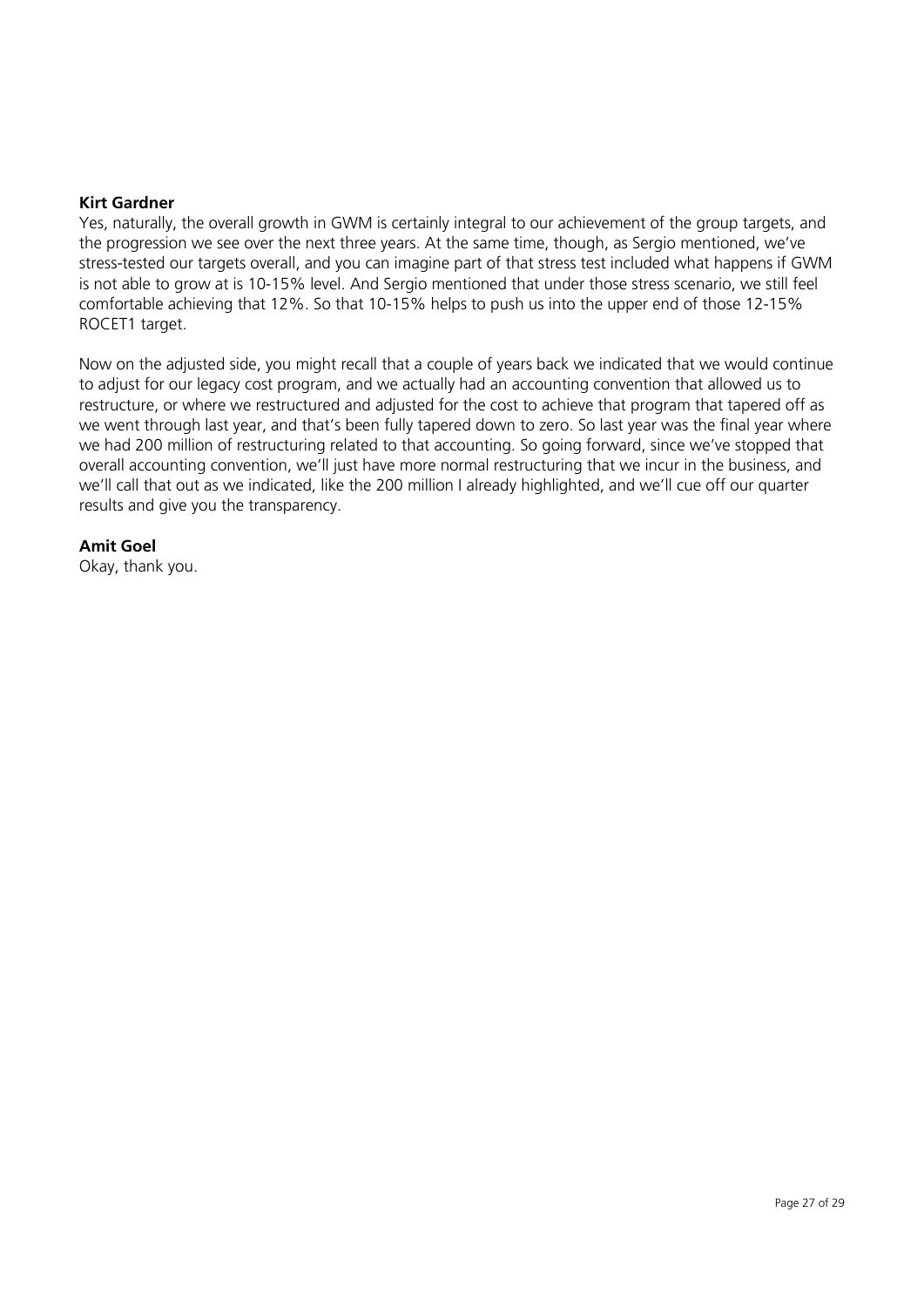**Cautionary statement regarding forward-looking statements:** This document This report contains statements that constitute "forward-looking statements," including but not limited to management's outlook for UBS's financial performance and statements relating to the anticipated effect of transactions and strategic initiatives on UBS's business and future development. While these forward-looking statements represent UBS's judgments and expectations concerning the matters described, a number of risks, uncertainties and other important factors could cause actual developments and results to differ materially from UBS's expectations. These factors include, but are not limited to: (i) the degree to which UBS is successful in the ongoing execution of its strategic plans, including its cost reduction and efficiency initiatives and its ability to manage its levels of risk-weighted assets (RWA) and leverage ratio denominator (LRD), including to counteract regulatory-driven increases, liquidity coverage ratio and other financial resources, and the degree to which UBS is successful in implementing changes to its businesses to meet changing market, regulatory and other conditions; (ii) the continuing low or negative interest rate environment in Switzerland and other jurisdictions, developments in the macroeconomic climate and in the markets in which UBS operates or to which it is exposed, including movements in securities prices or liquidity, credit spreads, and currency exchange rates, and the effects of economic conditions, market developments, and geopolitical tensions, and changes to national trade policies on the financial position or creditworthiness of UBS's clients and counterparties as well as on client sentiment and levels of activity; (iii) changes in the availability of capital and funding, including any changes in UBS's credit spreads and ratings, as well as availability and cost of funding to meet requirements for debt eligible for total loss-absorbing capacity (TLAC); (iv) changes in or the implementation of financial legislation and regulation in Switzerland, the US, the UK, the European Union and other financial centers that have imposed, or resulted in, or may do so in the future, more stringent or entity-specific capital, TLAC, leverage ratio, net stable funding ratio, liquidity and funding requirements, heightened operational resilience requirements, incremental tax requirements, additional levies, limitations on permitted activities, constraints on remuneration, constraints on transfers of capital and liquidity and sharing of operational costs across the Group or other measures, and the effect these will or would have on UBS's business activities; (v) the degree to which UBS is successful in implementing further changes to its legal structure to improve its resolvability and meet related regulatory requirements and the potential need to make further changes to the legal structure or booking model of UBS Group in response to legal and regulatory requirements, proposals in Switzerland and other jurisdictions for mandatory structural reform of banks or systemically important institutions or to other external developments, and the extent to which such changes will have the intended effects; (vi) UBS's ability to maintain and improve its systems and controls for the detection and prevention of money laundering and compliance with sanctions to meet evolving regulatory requirements and expectations, in particular in the US; (vii) the uncertainty arising from the UK's exit from the EU; (viii) changes in UBS's competitive position, including whether differences in regulatory capital and other requirements among the major financial centers will adversely affect UBS's ability to compete in certain lines of business; (ix) changes in the standards of conduct applicable to our businesses that may result from new regulations or new enforcement of existing standards, including recently enacted and proposed measures to impose new and enhanced duties when interacting with customers and in the execution and handling of customer transactions; (x) the liability to which UBS may be exposed, or possible constraints or sanctions that regulatory authorities might impose on UBS, due to litigation, contractual claims and regulatory investigations, including the potential for disqualification from certain businesses, potentially large fines or monetary penalties, or the loss of licenses or privileges as a result of regulatory or other governmental sanctions, as well as the effect that litigation, regulatory and similar matters have on the operational risk component of our RWA as well as the amount of capital available for return to shareholders; (xi) the effects on UBS's crossborder banking business of tax or regulatory developments and of possible changes in UBS's policies and practices relating to this business; (xii) UBS's ability to retain and attract the employees necessary to generate revenues and to manage, support and control its businesses, which may be affected by competitive factors; (xiii) changes in accounting or tax standards or policies, and determinations or interpretations affecting the recognition of gain or loss, the valuation of goodwill, the recognition of deferred tax assets and other matters; (xiv) UBS's ability to implement new technologies and business methods, including digital services and technologies, and ability to successfully compete with both existing and new financial service providers, some of which may not be regulated to the same extent; (xv) limitations on the effectiveness of UBS's internal processes for risk management, risk control, measurement and modeling, and of financial models generally; (xvi) the occurrence of operational failures, such as fraud, misconduct, unauthorized trading, financial crime, cyberattacks, and systems failures; (xvii) restrictions on the ability of UBS Group AG to make payments or distributions, including due to restrictions on the ability of its subsidiaries to make loans or distributions, directly or indirectly, or, in the case of financial difficulties, due to the exercise by FINMA or the regulators of UBS's operations in other countries of their broad statutory powers in relation to protective measures, restructuring and liquidation proceedings; (xviii) the degree to which changes in regulation, capital or legal structure, financial results or other factors may affect UBS's ability to maintain its stated capital return objective; and (xix) the effect that these or other factors or unanticipated events may have on our reputation and the additional consequences that this may have on our business and performance. The sequence in which the factors above are presented is not indicative of their likelihood of occurrence or the potential magnitude of their consequences. Our business and financial performance could be affected by other factors identified in our past and future filings and reports, including those filed with the SEC. More detailed information about those factors is set forth in documents furnished by UBS and filings made by UBS with the SEC, including UBS's Annual Report on Form 20-F for the year ended 31 December 2018. UBS is not under any obligation to (and expressly disclaims any obligation to) update or alter its forward-looking statements, whether as a result of new information, future events, or otherwise.